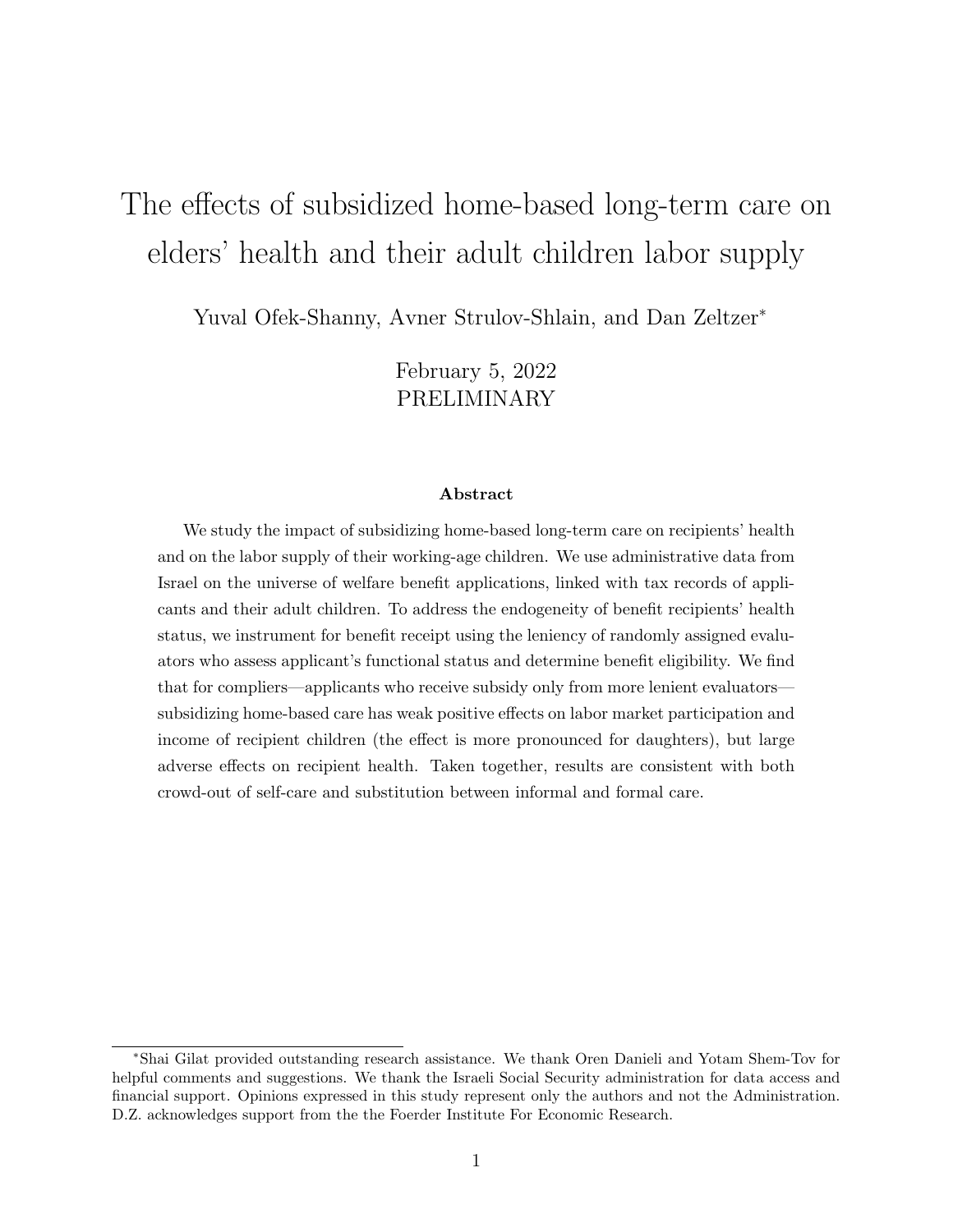# 1 Introduction

Population aging increases the need for home-based assistance and care among the disabled elderly. Elderly needs, which range from help with chores to extensive help with daily activities, are provided either formally—by a paid caregiver, or informally—mostly by family members. Because most adult children providing care to their frail parents are still in the working age, informal care has potentially high opportunity costs. As adult children are the mainstay of informal care, understanding the labor market consequences associated with informal care, the substitution patterns between informal and formal care, and care type impact on elderly health, are important for evaluating the overall costs and benefits of longterm care subsidies [\(Van Houtven et al., 2013\)](#page-15-0). But estimating the causal impact of formal care subsidies or programs on adult children's work is complicated by the endogeneity of both the need for care and the access to formal and informal assistance.

In this study, we focus on the impact of subsidizing home-based long-term care on the recipient's own health and on the labor supply of working-age children, which we analyze by exploiting a unique combination of linked administrative data and institutional settings from Israel. Government subsidies for formal care often provide little scope for identification of causal pathways because they tend to be either near-universal, as in the Nordic countries, or fairly limited, as in the United States [\(Van Houtven et al., 2013\)](#page-15-0). In Israel, eligibility is fairly extensive but also depends on individual assessment of need. Therefore, arbitrary variation between evaluators can be used as a quasi-experiment for the identification of true causal effects of formal care subsidies (seminal uses of this strategy include [Gaudet et al.,](#page-14-0) [1932;](#page-14-0) [Imbens and Angrist, 1994;](#page-14-1) [Kling, 2006\)](#page-15-1). Further, we obtained access to administrative data from Israel's social security administration on the universe of 100,000 welfare benefit applications from 2010 to 2016, and match these data with the tax records of the applicants, their spouses, and their adult children. Combined, these setting and data allow us to estimate the causal impacts of care subsidies on precisely measured outcomes in an entire population.

The obvious identification concern is the endogeneity of assistance. We address it by instrumenting for benefit receipt using the leniency of randomly assigned professional evaluators, who assess applicant's functional status and determine benefit eligibility. After we adjust for all information that was available on the application forms that may have influenced evaluator assignment (such as the applicant's city of residence and language), the assignment of evaluators to applicants is uncorrelated with other observed applicant characteristics, supporting the instrument exogeneity assumption. Leniency is also fairly dispersed: the evaluator at the 90th percentile of the leniency distribution approves 72% of the applications, whereas the 10th percentile approves only 48%. This evidence suggests that conditional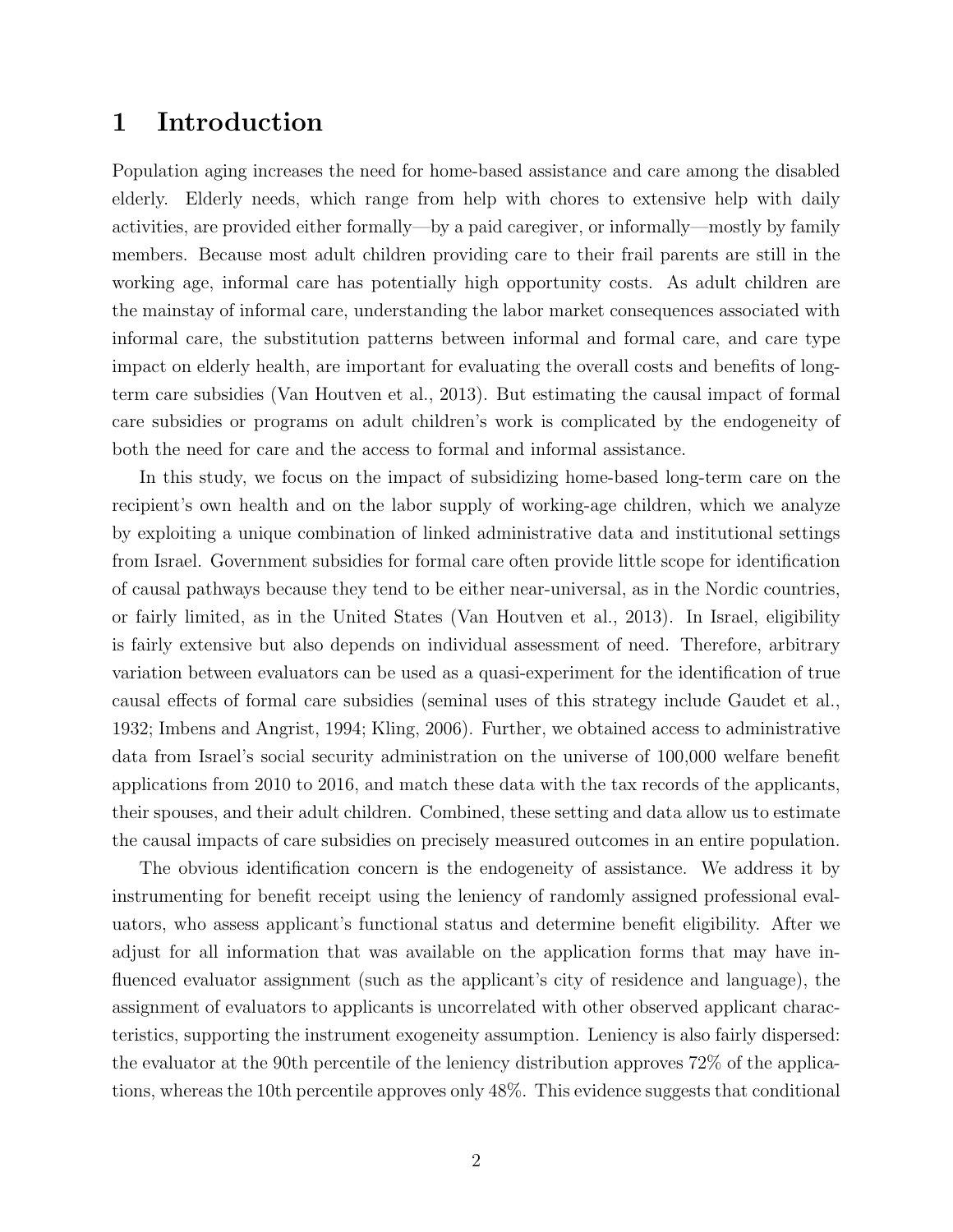assignment of evaluators is a suitable instrument for studying the impacts of home-based long-term care subsidies.

Using a flexible empirical specification, we find that subsidizing home-based long-term care has weak positive effects on labor market participation and income of recipient's children, but large adverse effects on recipient health. We estimate that subsidies increase the income of the applicant's children by 19% and the labor-market participation by 2.1 percentage points. Coefficients are similar in magnitude for sons and daughters but statistically significant only for daughters. Considering applicant's health, we estimate that eligibility for subsidy increases one-year mortality rate by 3.9 percentage points. We also conduct a placebo analysis, in which we estimate the impact on 60-day mortality—a horizon too short for subsidies to have an impact—and indeed find no effect, reducing concerns that estimated treatment effects are confounded.

Together, our findings suggest that subsidies are a mixed blessing: easing the burden on informal caregivers seem to improve children labor market outcomes but adversely impact recipients' health. This trade-off is consistent with a crowd-out effect, in which formal care substitutes for either (superior) informal care or self care (which helps non-recipients to maintain their fitness). It is worth noting that our leniency-IV estimates by construction come from marginal applicants who are deemed independent enough to not be eligible for a subsidy by at least some evaluators, and therefore may not apply to more severe cases.

An extensive literature studies the impact of care for elderly parents on their children's labor supply. Most works used survey data and have selected smaller samples from the perspective of either parents or children (i.e., samples are either elders who require care, or children who provide care). These studies find negative associations between informal and formal care [\(Bonsang, 2009\)](#page-14-2), substitution between multiple chlidren providing care [\(Fontaine](#page-14-3) [et al., 2009\)](#page-14-3), and between caring for parents and labor market opportunities [\(Bolin et al.,](#page-14-4) [2008;](#page-14-4) [Ettner, 1995;](#page-14-5) [Johnson and Lo Sasso, 2006;](#page-15-2) [Van Houtven et al., 2013\)](#page-15-0). A paper that is closest to ours is [Løken et al.](#page-15-3) [\(2017\)](#page-15-3), who studies a reform expanding government funding of formal home-based care for the elderly using administrative data from Norway. In contrast to our findings, the authors find that formal care expansion has no impact on mobility or employment of children, but it leads to an increase in hours worked, only for only-child daughters.<sup>[1](#page-2-0)</sup> We contribute to this literature by using the quasi-experimental design with administrative data on the universe of applicants and children to provide precise causal estimates.

<span id="page-2-0"></span><sup>&</sup>lt;sup>1</sup>In related work, [Fadlon and Nielsen](#page-14-6) [\(2021\)](#page-14-6) estimate a large (positive) response of spousal labor supply in response to fatal or severe health shocks within the households. But the trigger—a health shock—is quite different than subsidised care, and so are the likely mechanisms involved.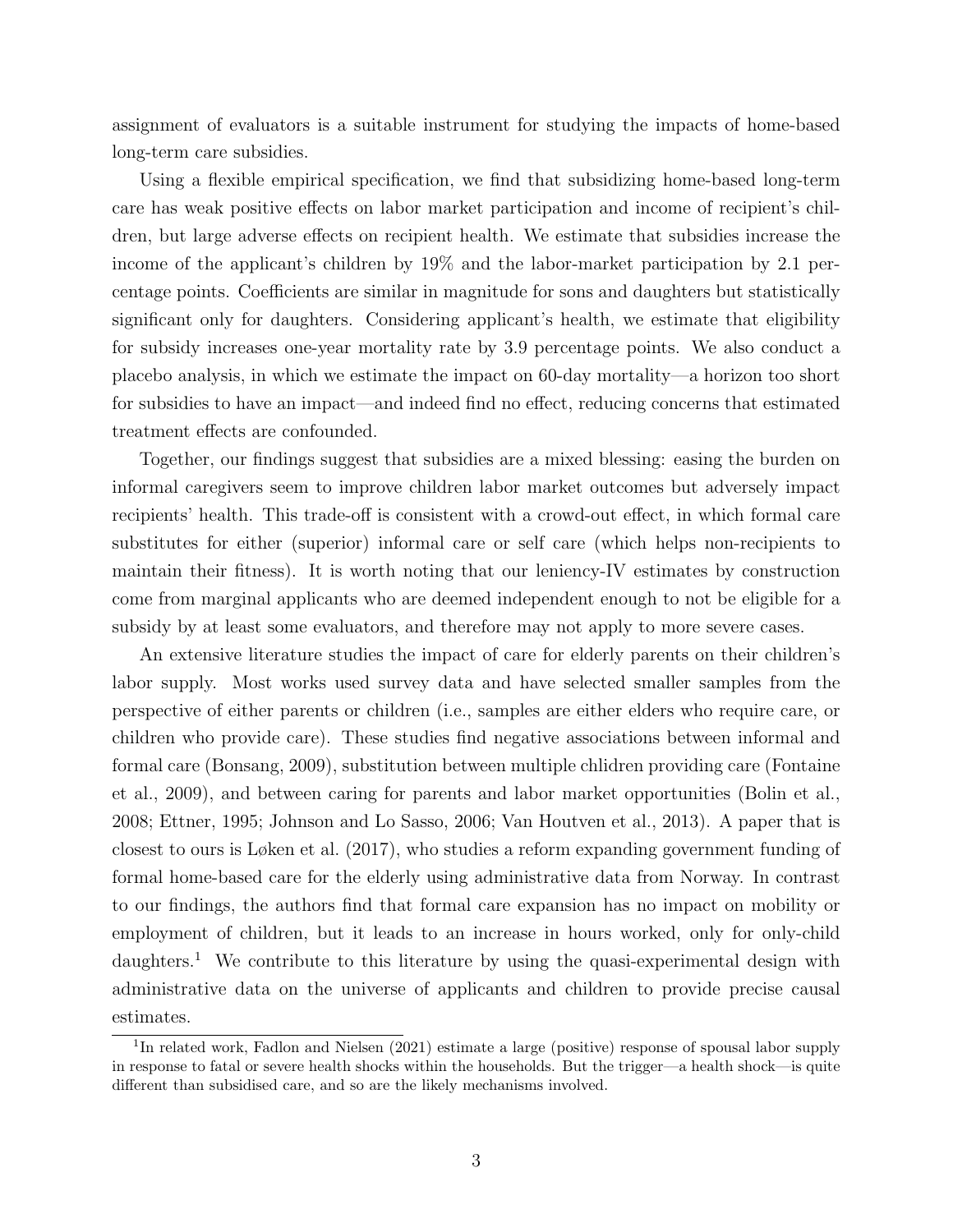Existing evidence is also mixed regarding the impact of home-based care on recipients' health and different than our findings. [Løken et al.](#page-15-3) [\(2017\)](#page-15-3) find that the aforementioned reform had no impact on the health of elderly parents. In contrast, [Barnay and Juin](#page-14-7) [\(2016\)](#page-14-7), using the number and gender of children as an instrument for informal care, find that such care reduces the risk of depression. Our study adds to this literature new evidence from a unique setting which provides for a more cleanly identified estimates than many previous ones that could only be obtained under much stronger assumptions about observability and confoundedness.

This paper continues as follows. Section [2](#page-3-0) provides background on home-based long-term care in general and on the institutional details of its provision in Israel. Section [3](#page-5-0) presents the data. Section [4](#page-8-0) presents the empirical specification. Section [5](#page-10-0) presents our results. Section [6](#page-12-0) further discusses the results and concludes.

# <span id="page-3-0"></span>2 Background

The elder population is large and growing fast, and their need for long-term care is increasing. By recent estimates, more than one-half of U.S. residents above the age of 65 develop disabilities that require long-term care [\(Johnson et al., 2021\)](#page-15-4). But not all long-term care is the same. According to the [National Institute on Aging](#page-15-5) [\(2021\)](#page-15-5), most people prefer to stay in their own home for as long as possible, and most long-term care indeed is provided at home. Home-based long-term care (henceforth, home care for short) includes health, personal, and support services to help people stay at home and live as independently as possible. Home care can be provided either informally, by unpaid family members, or formally, by paid professional caregivers. Traditionally and still today, most home-based care has been provided informally. However, home-based services are increasingly provided by paid caregivers, perhaps because improvements in life expectancy, children's late retirement age, and growing labor force participation of women all make informal care more challenging and increase its opportunity cost. Supporting formal home care, which is generally cheaper relative to professional care provided in other settings, is also a priority for funding agencies anticipating an increase in the number of people in need of care. For all these reasons, public funding of formal home-based care is an increasingly central policy issue. Being a substantial financial burden, surveys show US voters overwhelmingly support budget increases to improve access to long-term home care [\(Nilsen, 2021\)](#page-15-6). Similarly, The national expenditure on long-term care in Israel in 2015 was estimated at NIS 14.5 billion or about 1.2 % of GDP, and is likely to grow as its relatively young population ages [\(Rosen et al., 2018\)](#page-15-7).

According to a report from the Committee on the Future Health Care Workforce for Older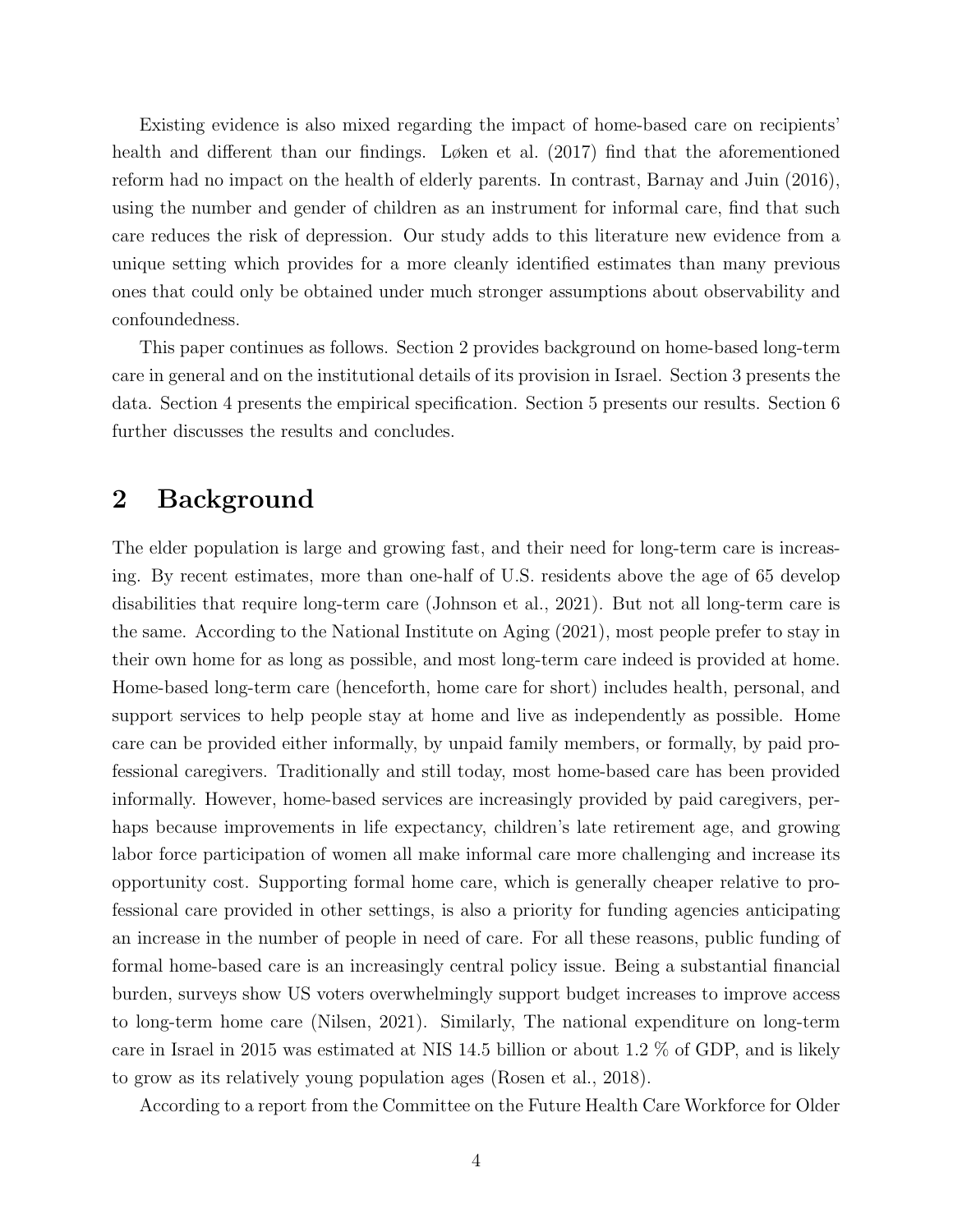Americans [\(Institute of Medicine, 2008\)](#page-14-8), informal caregivers are predominantly spouses or middle-aged daughters. Due to ongoing demographic trends, spousal caregivers are older themselves, making children increasingly the primary caregiver, spending on average about 20–25 hours on care giving. Most adult primary caregivers do so while simultaneously working. Formal caregivers may include trained nurses, but are predominantly personal support workers with no formal geriatric training, hired through agencies that provide minimal screening and training in basic nursing and personal-care tasks. Some formal caregivers are migrant workers and thus may not share the applicant's native language.

Caregivers, either informal or formal, may assume many different responsibilities, including support with activities of daily living (ADLs, typically bathing, dressing, eating, toileting, and transferring; these activities are also used to assess physical functionality and formal care eligibility). Caregivers may also assist with instrumental activities of daily living (IADL, such as shopping, meal preparation, money management, light housework, and laundry), with health care management, and with monitoring of health status. The [Institute of](#page-14-8) [Medicine](#page-14-8) [\(2008\)](#page-14-8) cites multiple evidence for benefits of the presence of informal care givers. For example, the availability of family has been linked to shorter lengths of hospital stays and its absence is associated with problematic hospital discharges and readmissions.

Subsidized formal care reduces the burden for adult children caregivers and could affect their labor market behavior on both the extensive and intensive margin. The impact of substituting formal for informal care on the health of the elderly is less straightforward and may depend on the quality and quantity of care provided. Formal caregivers may be available more regularly than family members. However, their ability to simultaneously fulfill additional support functions, such as providing emotional support, may be inferior. Further, receiving regular assistance from a formal caregiver may also reduce the elder's independence by crowding out activities that they could perform themselves.[2](#page-4-0) Therefore, the overall impact of substituting formal for informal care on elders' health is unclear.

Our study takes place in Israel, which experiences trends similar to other developing countries: increasing demand for home-based long-term care, increasing reliance on formal care, alongside informal care, which continues to play a major role. In 1988, Israel increased the extent of subsidies for home care by legislation of the long-term care law. The subsidies are mainly used to cover the cost of a hired formal caregiver.<sup>[3](#page-4-1)</sup> Eligibility is based on a com-

<span id="page-4-0"></span><sup>&</sup>lt;sup>2</sup>[Gitlin et al.](#page-14-9) [\(2009\)](#page-14-9) find that increasing the independence of the elderly contributed to elders' health. In conversations we conducted with them, Geriatric specialists at the Israeli Ministry of Health also raised the concern that formal help may crowd out elderly independence, due to increased focus on safety and efficiency in the performance of household task, at the expense of elderly engagement.

<span id="page-4-1"></span><sup>3</sup>During the study period, 98.2% of subsidies were used for home care. In addition to subsidized home care, the subsidy may also be used for other services, including medical alert systems, laundry services, and transportation services. [https://www.btl.gov.il/Publications/Skira\\_shnatit/2012/Pages/default.](https://www.btl.gov.il/Publications/Skira_shnatit/2012/Pages/default.aspx)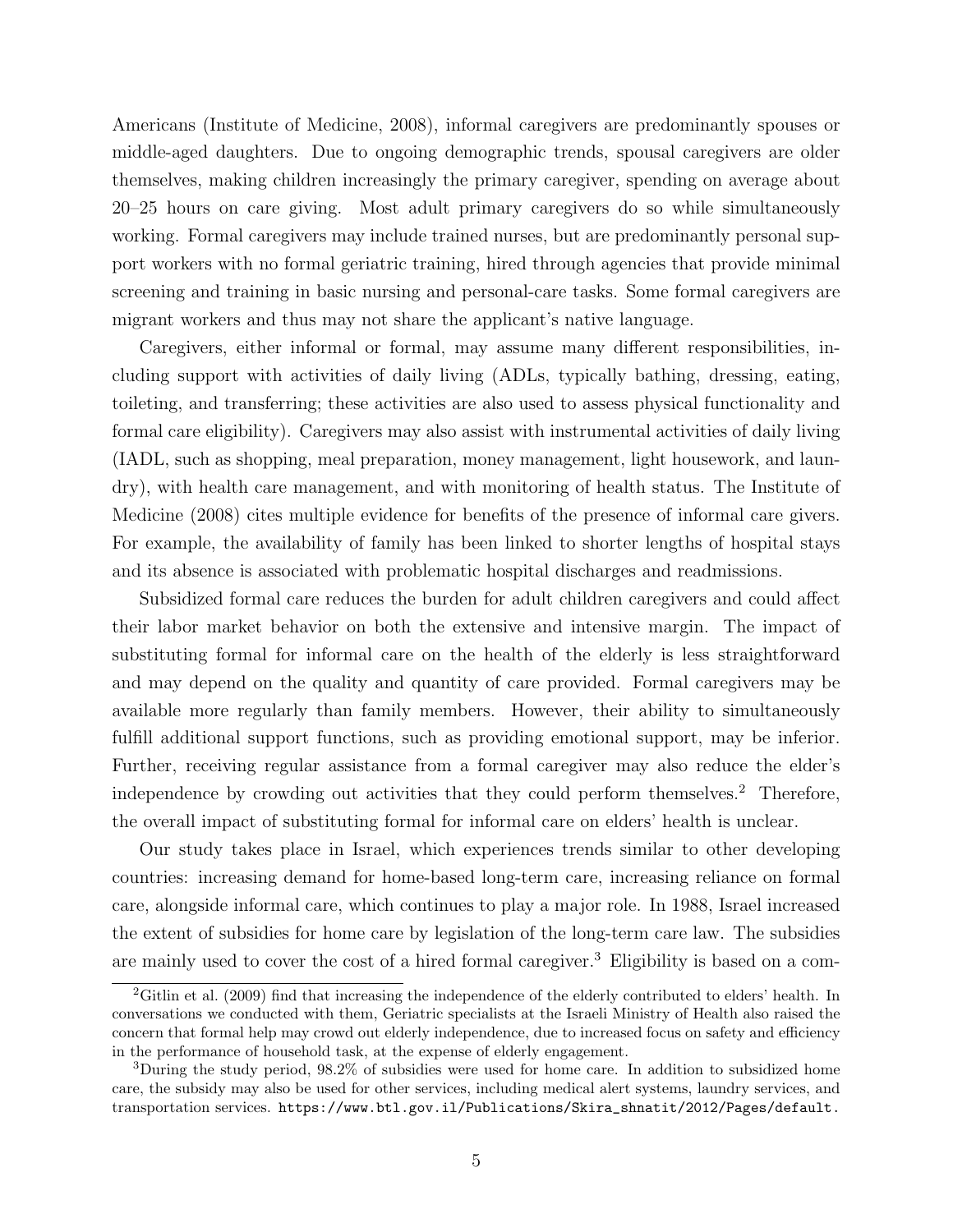[bination of income eligibility criteria and applicant need. To be eligible, an applicant's own](https://www.btl.gov.il/Publications/Skira_shnatit/2012/Pages/default.aspx) [annual income must be lower than 1.5 times the Israeli average monthly wage \(published in](https://www.btl.gov.il/Publications/Skira_shnatit/2012/Pages/default.aspx) [annual official statistics\) for a single-person household and 2.25 times for a couple. Need is](https://www.btl.gov.il/Publications/Skira_shnatit/2012/Pages/default.aspx) [based on ADL assessment of functional performance in the areas of personal self-care and](https://www.btl.gov.il/Publications/Skira_shnatit/2012/Pages/default.aspx) [general activities in and around the home. Subsidies are administered by the Israeli National](https://www.btl.gov.il/Publications/Skira_shnatit/2012/Pages/default.aspx) [Social Security. To be eligible for home-care subsidies, the elders submit an application to](https://www.btl.gov.il/Publications/Skira_shnatit/2012/Pages/default.aspx) [central district offices using a standardized form \(Appendix B lists the fields on this form\).](https://www.btl.gov.il/Publications/Skira_shnatit/2012/Pages/default.aspx) [After submission, financial eligibility is verified using administrative data, and applications](https://www.btl.gov.il/Publications/Skira_shnatit/2012/Pages/default.aspx) [not meeting the income criteria are rejected. Financially eligible applicants are then visited](https://www.btl.gov.il/Publications/Skira_shnatit/2012/Pages/default.aspx) [by an assigned evaluator—nurse, occupational therapist, or physical therapist. Evaluators](https://www.btl.gov.il/Publications/Skira_shnatit/2012/Pages/default.aspx) [are randomly assigned to applicants, with some preference for assigning evaluators to geo](https://www.btl.gov.il/Publications/Skira_shnatit/2012/Pages/default.aspx)[graphically closer and same-language applicants. Israel's intermediate level of generosity in](https://www.btl.gov.il/Publications/Skira_shnatit/2012/Pages/default.aspx) [providing long-term care subsidies—which are mandated by law and provided on a per-need](https://www.btl.gov.il/Publications/Skira_shnatit/2012/Pages/default.aspx) [basis, but are not universal—facilitate identification of their impact, by exploiting arbitrary](https://www.btl.gov.il/Publications/Skira_shnatit/2012/Pages/default.aspx) [variation in the assessment of need.](https://www.btl.gov.il/Publications/Skira_shnatit/2012/Pages/default.aspx)[4](#page-5-1)

[The evaluators visit the applicants in their home to assess the applicants' ability to](https://www.btl.gov.il/Publications/Skira_shnatit/2012/Pages/default.aspx) [perform ADL. They examine the house environment and follow a questionnaire asking about,](https://www.btl.gov.il/Publications/Skira_shnatit/2012/Pages/default.aspx) [for example, the ability to prepare food, get dress, move around independently, etc. They](https://www.btl.gov.il/Publications/Skira_shnatit/2012/Pages/default.aspx) [then score each answer and classify applicants into four levels of need: 0 \(not eligible\), 1, 2,](https://www.btl.gov.il/Publications/Skira_shnatit/2012/Pages/default.aspx) [and 3 \(highest level\). The level of subsidy \(measured in caregiver hours\) is increasing in the](https://www.btl.gov.il/Publications/Skira_shnatit/2012/Pages/default.aspx) [approved level of need. Subsidies for need levels 1, 2, and 3 cover 9.75, 19, and 22 weekly](https://www.btl.gov.il/Publications/Skira_shnatit/2012/Pages/default.aspx) [hours of home care, respectively. Applicants with above-median income are eligible for half](https://www.btl.gov.il/Publications/Skira_shnatit/2012/Pages/default.aspx) [the number of hours. Applications are typically processed within a few weeks. Subsidized](https://www.btl.gov.il/Publications/Skira_shnatit/2012/Pages/default.aspx) [caregivers are hired through private agencies, which are reimbursed by the government. The](https://www.btl.gov.il/Publications/Skira_shnatit/2012/Pages/default.aspx) [applicant or their family can pay out of pocket for additional hours beyond what is covered by](https://www.btl.gov.il/Publications/Skira_shnatit/2012/Pages/default.aspx) [the subsidy. The same agencies also provide services to applicants who are denied financial](https://www.btl.gov.il/Publications/Skira_shnatit/2012/Pages/default.aspx) [support.](https://www.btl.gov.il/Publications/Skira_shnatit/2012/Pages/default.aspx)

## <span id="page-5-0"></span>[3 Data](https://www.btl.gov.il/Publications/Skira_shnatit/2012/Pages/default.aspx)

#### [3.1 Sample](https://www.btl.gov.il/Publications/Skira_shnatit/2012/Pages/default.aspx)

[We combine data from two administrative sources: applications for home-based long-term](https://www.btl.gov.il/Publications/Skira_shnatit/2012/Pages/default.aspx) [care subsidies from the Social Security Administration, and income records panel \(for children](https://www.btl.gov.il/Publications/Skira_shnatit/2012/Pages/default.aspx)

[aspx](https://www.btl.gov.il/Publications/Skira_shnatit/2012/Pages/default.aspx)

<span id="page-5-1"></span><sup>&</sup>lt;sup>4</sup>The eligibility of applicants aged 80 years or older could also be determined by a geriatrician chosen by the applicant, and therefore we exclude them from the study.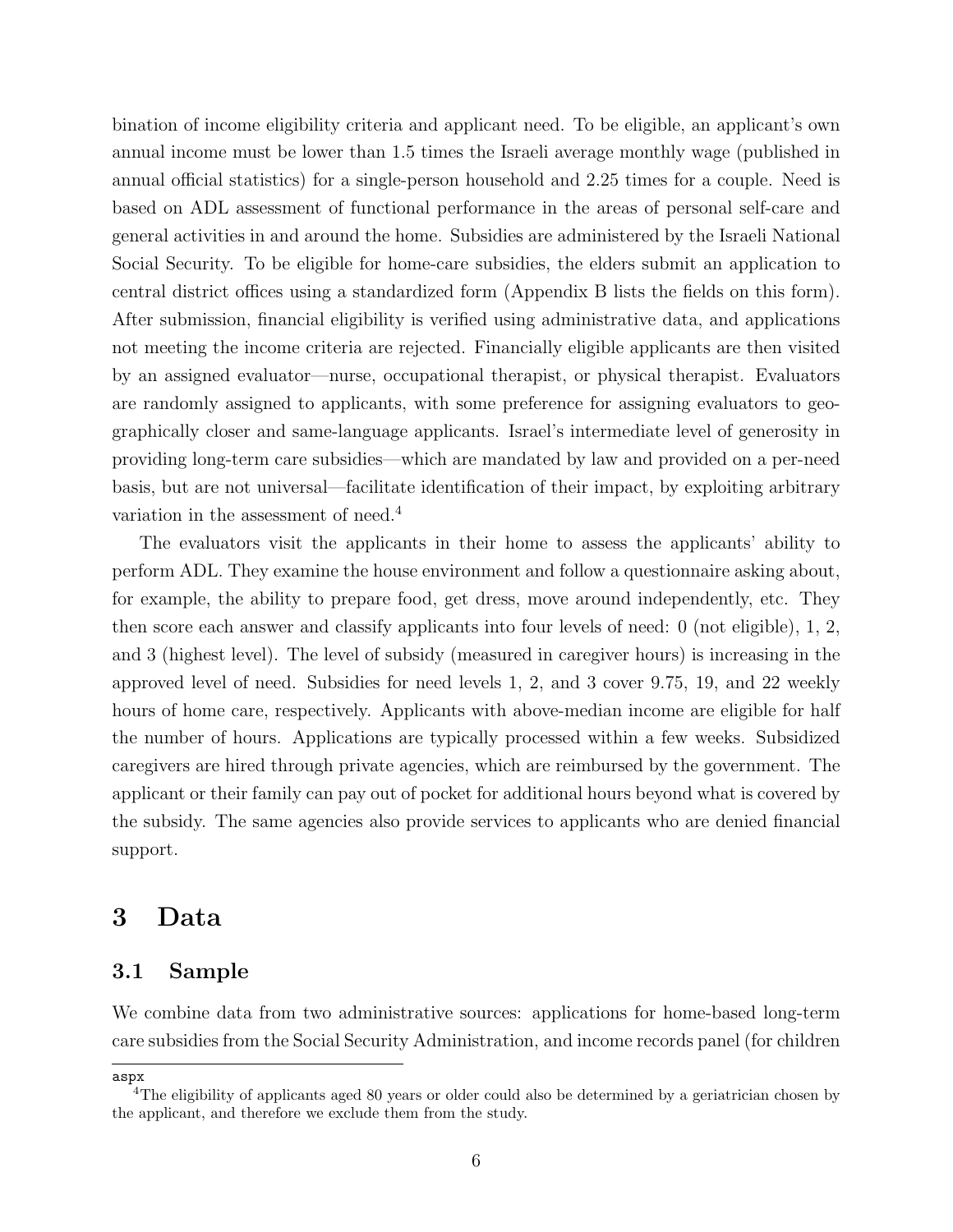of applicants) from the Israeli Tax Authority.

The population from which we draw our sample consists of the universe of all applications from 2010 to 2016. To construct the main sample, we restrict attention to first-time applications, by applicants under the age of 80 at the time of application (see footnote [4\)](#page-5-1). The resulting sample contains about 100,000 applications. Panel A of [Table 1](#page-16-0) describes the characteristics of applicants in our sample. The average applicant is 71.8 years old and 96.1% of applicants are married or were married in the past.  $75\%$  $75\%$  $75\%$  of applicants have children.<sup>5</sup> Like many older Israelis, most applicants are foreign born. About half of the applicants list Hebrew as their main language (Arabic and Russian are the two other common languages among Arab citizens of Israel and immigrants from the former Soviet Union, see [Appendix](#page-24-0) [Table A1\)](#page-24-0). Panel B describes the distribution of approval rates. Of all applications, 60% are approved, with 78% of approved applications deemed eligible for the basic level of support (level 1); the remaining approved applications are deemed eligible for higher levels of support.

When studying labor market outcomes of adult children, we further restrict attention to applicants with children. The resulting sample consists of 2.5 million observations on approximately 160,000 children of applicants who applied before 2015. For children, we observe labor market outcomes over time. We restrict attention to a balanced panel spanning seven quarters before and seven quarters after the application time. We include all children, including children who did no work and had no labor income during the study period or any subset thereof. Panel A of [Table 2](#page-17-0) describes the characteristics of children of applicants in our sample. The average applicant with children has four children. This average is high because lower-income populations, who pass the income eligibility criteria, include ultra-Orthodox Jews and Arabs, who have high fertility rates. The average child is 42 years old at the time of their parent's application. Most children are in their (prime) working ages.

To reduce noise in the measurement of evaluator leniency, we restrict attention to applications reviewed by any one of 558 evaluators who performed at least 50 evaluations. These evaluators reviewed 92.7% of the total applications. Appendix [A](#page-22-0) provides additional details on the sample construction.

<span id="page-6-0"></span><sup>5</sup>Children who are born in Israel are registered on their parents file at birth. Even though 84% of applicants were not born in Israel themselves, 78% of linked children were born in Israel. Data on children might be missing for people who immigrated with already-adult children, but unlikely missing for people who immigrated with children under 18 since there are significant tax benefits for having children. See [Appendix](#page-27-0) [Figure A2](#page-27-0) for the distribution of the number of children.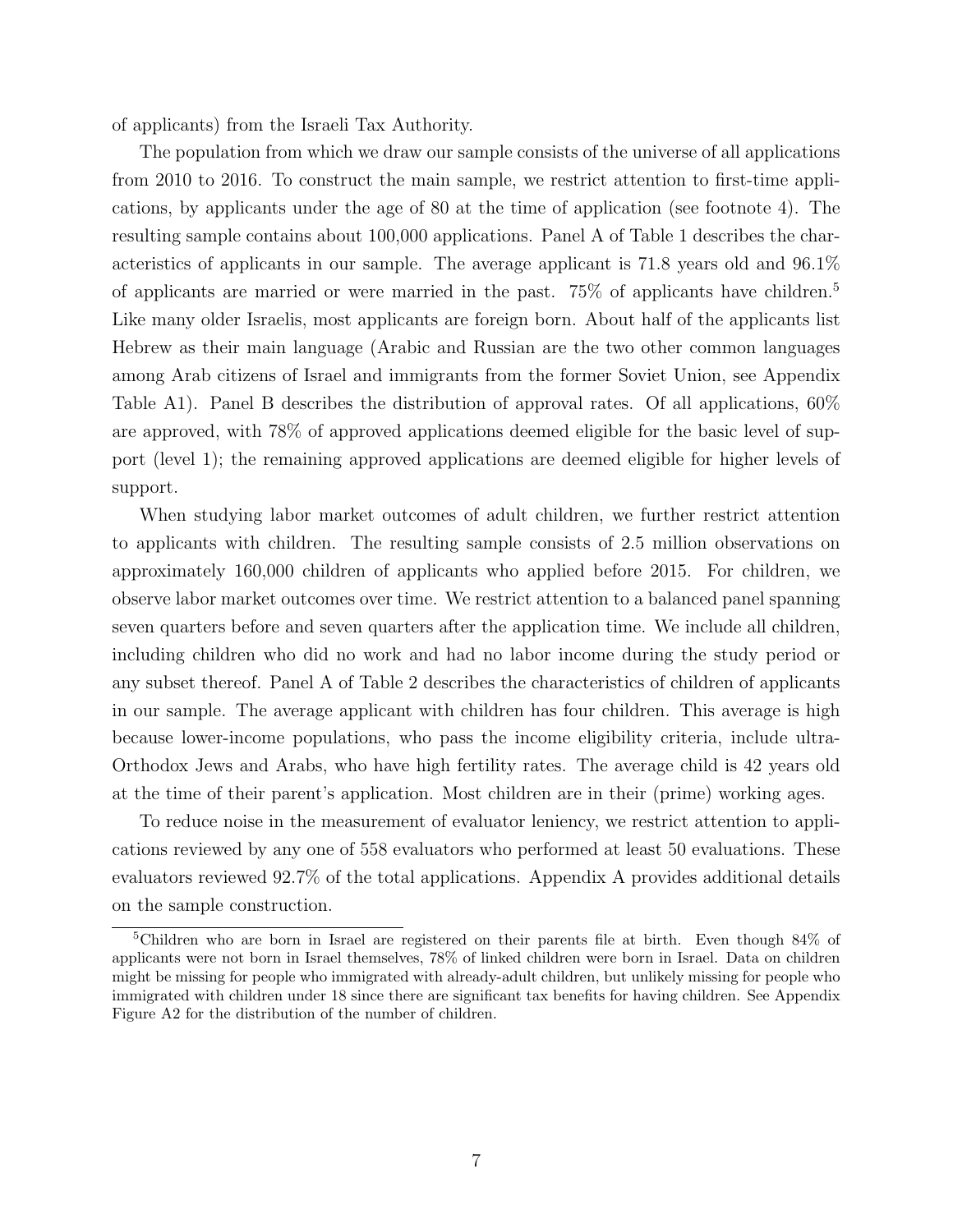#### 3.2 Main Variables

Labor Market Outcomes We observe both labor market participation and wages. We use the child national ID number to exactly match applicant's children with their income data from tax records. These records include both wage income and income of self-employment. Income is reported annually. For every calendar year, we observe total earnings and the list of months with any income reported. For each applicant-child-month in the study period, we define an indicator for whether the child was earning any income, and the monthly income (averaged over all months with reported income in a given calendar year) or zero for months without employment. Panel B of [Table 2](#page-17-0) describes these measures in our sample. During the study period, 82% of children are ever employed and 9.4% are ever self-employed. The average child is observed employed 70% of the time. This evidence is consistent with prior work showing that informal family caregivers often work while providing assistance to those in need.

Health Outcome Our measure of applicant health is all-cause mortality. We observe the date of death from administrative sources for all applicants in our sample, regardless of their subsidy eligibility status. We measure mortality one, two, and three years from the date of application. Panel C of [Table 1](#page-16-0) describes the mortality of applicants in our sample. Reflecting the frailty of long-term care applicants, this mortality rate is, unsurprisingly, fairly high: 8% die within a year and 18% die within three years from the initial application. It is even higher among approved applicants, for which the respective one- and three-year mortality rates are 12% and 23%. This highlights the need to account for endogeneity of subsidy approval, as we do later.

Control Variables As controls, we use other variables which are reported on the application form. We also use additional demographic variables on children provided by the social security administration.

The application form is the sole source of information on applicants for the social secu-rity field office.<sup>[6](#page-7-0)</sup> We therefore use the coded variables on the form—application date, city, language, gender, birth date, number of people living in the household, number of children, income, marital status, and whether they are Israeli born—as control variables to make within-comparisons of applicants.

For children of applicants, we observe age, gender, city, martial status, and whether they are Israeli born. We use these variables to conduct heterogeneity analyses of the impacts of home-care subsidy on labor market outcomes by child characteristics.

<span id="page-7-0"></span><sup>6</sup>Form number 2600, "Claim for Long-term Care Benefits". See Appendix [B](#page-22-1) for a detailed translation.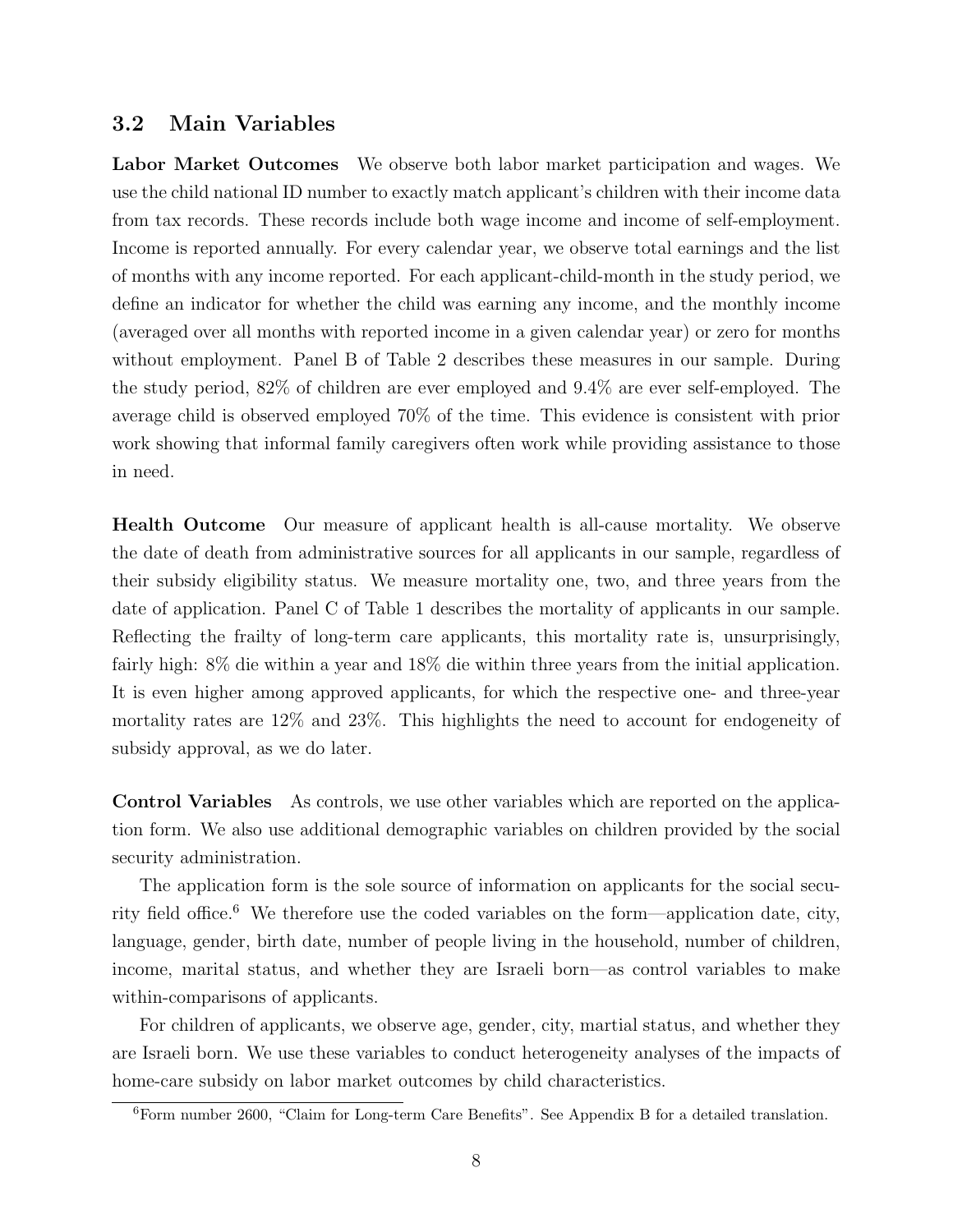# <span id="page-8-0"></span>4 Empirical Specification

The main challenge with identifying the impacts of subsidized care is that subsidies are, obviously, endogenous: they are given to sicker applicants. To address this challenge, we use a leniency instrumental-variable (IV) design [\(Kling, 2006\)](#page-15-1) that exploits the random assignment of evaluators to first-time applicants. That is, because conditional on information observed on the initial application form, evaluators are randomly assigned to applicants, differences in evaluator leniency generate random variation in the provision of subsidies. We use this variation to estimate the effects of elder's eligibility for subsidy on outcomes, by using the evaluator's (leave-one-out) approval rate of first-time applicants, conditional on all observed characteristics as an instrument for the actual approval of a subsidy. The rest of this section discusses the empirical specifications in detail.

Define the leniency of the evaluation of applicant  $i$ , who is evaluated by evaluator  $j$ , as the evaluator's leave-one-out application approval rate:

<span id="page-8-2"></span>
$$
Leniency_{ij} = \frac{\sum_{i' \neq i} Approved_{i'j}}{\sum_{i' \neq i} Evaluate_{i'j}} \tag{1}
$$

where *Approved* is an indicator that equals zero for rejected applications and one for approved applications of any level of need;  $Evaluate d_{i'j}$  is an indicator that equals one for any applicant  $i'$  evaluated by j, regardless of approval status. Because the evaluator and their associated leave-one-out leniency score are unique to i, we use the subscript notation  $Leniency_{i,j(i)}$ .

Using this definition, we estimate two-stage least squares specifications. For mortality, we estimate:

<span id="page-8-1"></span>
$$
Eligible_i = \alpha Leningity_i + \eta'_i \gamma + \nu_i
$$
  

$$
Y_i = \beta \widehat{Eligible}_i + \eta'_i \delta_1 + \epsilon_{1it},
$$
 (2)

*Eligible* is an indicator for the applicant eligibility; Leniency<sub>i,j(i)</sub> is the evaluator leave-oneout approval rate defined above; and  $\eta_i$  is a vector of individual fixed effects (which include the following applicant characteristics: gender, age, city, language, calendar year and monthof-year of application, income decile, immigrant status, marital status, household size). Y is one of several measures for applicant mortality (two-months, and one-, two-, or three-year all-cause mortality). The parameter of interest is  $\beta$ , the impact of home-based long-term care subsidy on outcomes.

For child labor-market outcomes, which we observe unfolding over time, we specify the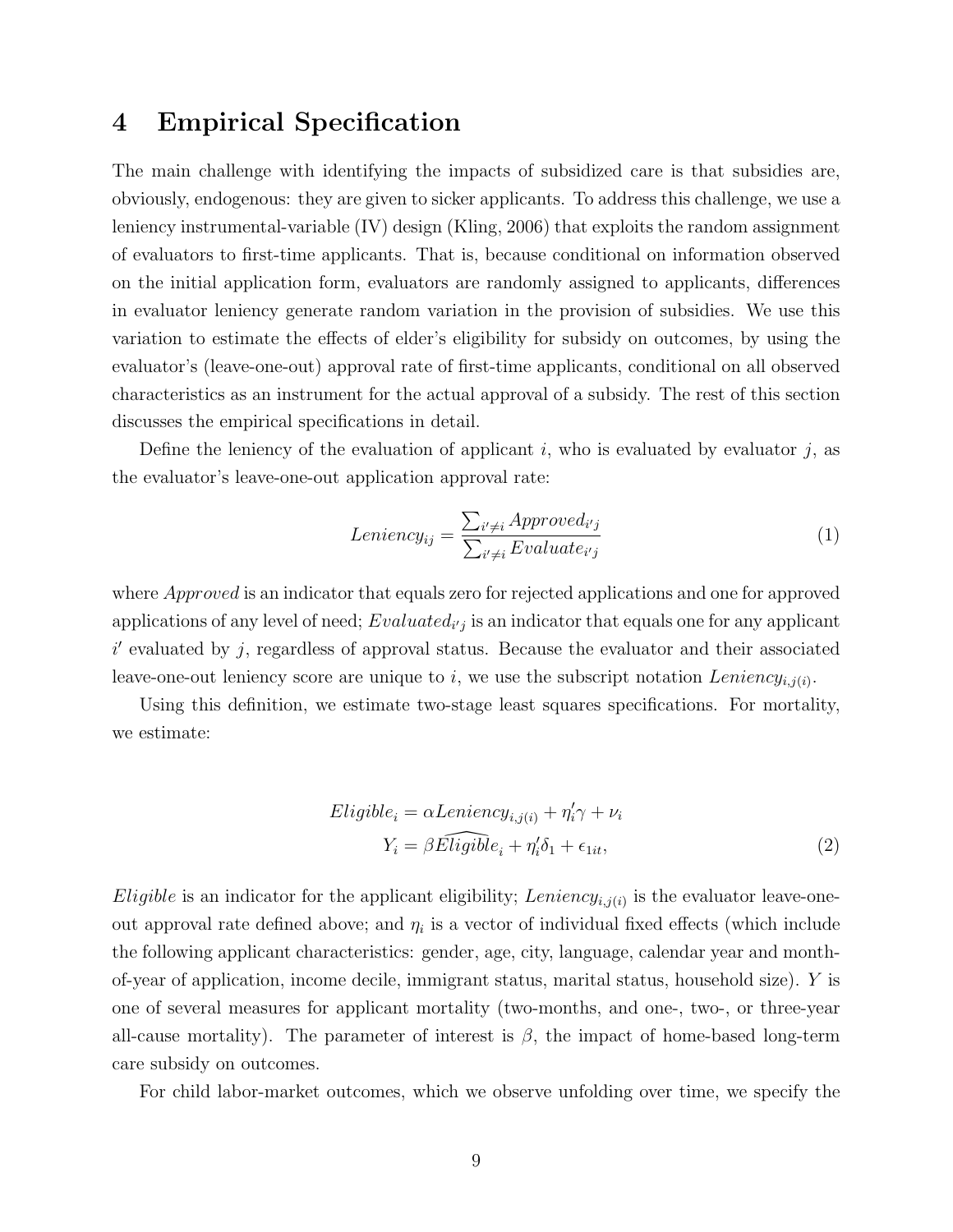second stage more flexibly as:

<span id="page-9-0"></span>
$$
Y_{it} = \alpha_i + \theta_t D_t + \tau_t D_t High Lening_{tt} + \eta'_i \delta_2 + \epsilon_{2it}, \tag{3}
$$

Where  $i$  now indexes children of first-time applicants, the index  $t$  refers to time (in months) relative to the time of application,  $HighLeniency$  denotes a discrete version of Leniency: an indicator that gets the value 1 if the (residualized) Leniency<sub>i</sub>(i) of the evaluator assigned to i is at the top 40% and the value 0 if it is at the bottom 40%; the middle 20% values of Leniency are omitted from the sample.  $D_t$  denotes a series of indicators, one for each quarter relative to the event time, Y is one of labor market outcomes (participation, defined as an indicator for any work during the quarter, or the log of average monthly wage),  $\alpha_i$  is applicant fixed-effect,  $\theta_t$  are flexible (event) time fixed-effects. Since some applicants have more than one child, we weight this regression so that the weights of children of each applicants sum to one. The parameters of interest here are  $\tau_t$ , which capture how home-care subsidy impacts the labor market trajectory of the recipient's children upon its receipt.

The identification assumptions are, as usual for the leniency IV design: independence, exclusion, and monotonocity. Independence means that, conditional on observed applicant characteristics (namely, within cells defined by a combination of the fixed effects for these characteristics), the assignment of evaluator is independent of the potential outcomes of the applicant. In interviews with current administrators and evaluators, we learned that the assignment of evaluators is indeed conditionally random. Assignment is done at the local level, with a pool of evaluators responsible for each area. A new application is assigned an evaluator in that area that matches their spoken language. Formally, no other factors should underlie the match. However, as excess caution, to mitigate the possibility that other factors that are observed on the application forms (such as the applicant age, gender, ethnicity, or even income) do in fact influence the match, we also include specifications that condition on all these observed factors.

The exclusion restriction is that evaluator assignment only affects applicant outcomes through its impact on the treatment (in our case, the eligibility for subsidy), not directly. This seems plausible in our context, since most evaluators only meet the applicants once, for a structured assessment based on ADL questionnaire. Monotonicity means that if evaluator A is more lenient than evaluator B then A would approve every case that B approves. It is commonly assumed in similar studies . We argue that the fact that evaluators use a structured questionnaire makes monotonicity especially plausible in our context.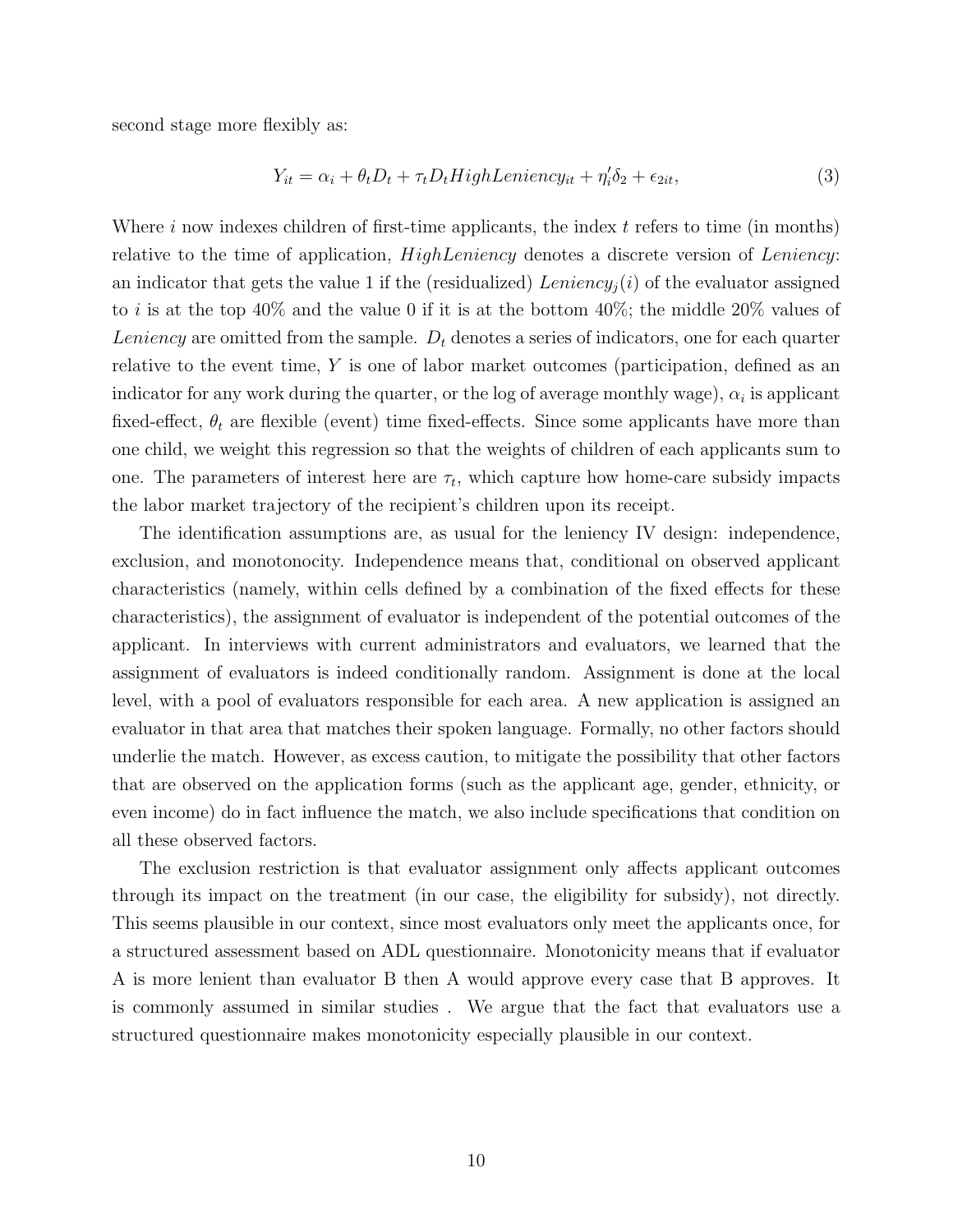# <span id="page-10-0"></span>5 Results

#### Variation in Leniency

Before discussing our main results, we review evidence related to the key identifying variation: the approval rates of different evaluators. [Figure 1](#page-19-0) shows the distribution of our leniency measure among evaluators in our sample, after residualizing by all fixed-effects included in our specification, which account for information available through the application form. Residualized approval rates are fairly symmetric, ranging between 0.48 and 0.72 on the  $10^{th}$ –  $90<sup>th</sup>$  percentiles. Important for our design, approval rates exhibit a fair amount of dispersion, even conditional on applicant characteristics [\(Appendix Figure A1](#page-26-0) shows the raw rates, which are slightly more dispersed, as expected). Since we focus on first-time applicants, it is unlikely that any additional information that could have affected the match was available before the first encounter with the applicant. This dispersion therefore most likely reflects between-evaluator noise [\(Kahneman et al., 2021\)](#page-15-8). In further support of the independence assumption, [Appendix Figure A3](#page-28-0) shows that, conditional on observables, evaluator leniency does not depend on the number of children applicants have or their children's income – two variables that are unavailable on the application form and are unobservable at the application stage.

#### The Impacts of Home-Care Subsidies

Recipient Health. [Table 3](#page-18-0) shows estimates for the impact of receiving a subsidy for homebased long-term care on recipient one-year mortality. First, observe that subsidy recipients are sicker: OLS estimates suggest that applicants approved for subsidized home care are 8.8 percentage point more likely to die within a year compared to applicants who were declined. Obviously, this reflects the endogeneity of subsidy eligibility. However, IV estimates from equation [\(2\)](#page-8-1) suggest that subsidy for home care does negatively impact applicant health: for the marginally recipient, receiving a subsidy is associated with a 3.9 percentage points increase in mortality in the year following the application. These estimates result from instrumenting for subsidy eligibility using evaluator leniency, conditional on applicant city, language, and time of application. Further supporting the independence assumption is the fact that estimates, presented in column (3), are unchanged when we saturate the set of fixed-effects to include all observed applicant characteristics (recall that because we focus on first-time applications, these are the same characteristics observed by the administration when evaluators are assigned).

To gain more insight into timing of the effect of home-care subsidy on mortality, [Appendix](#page-25-0)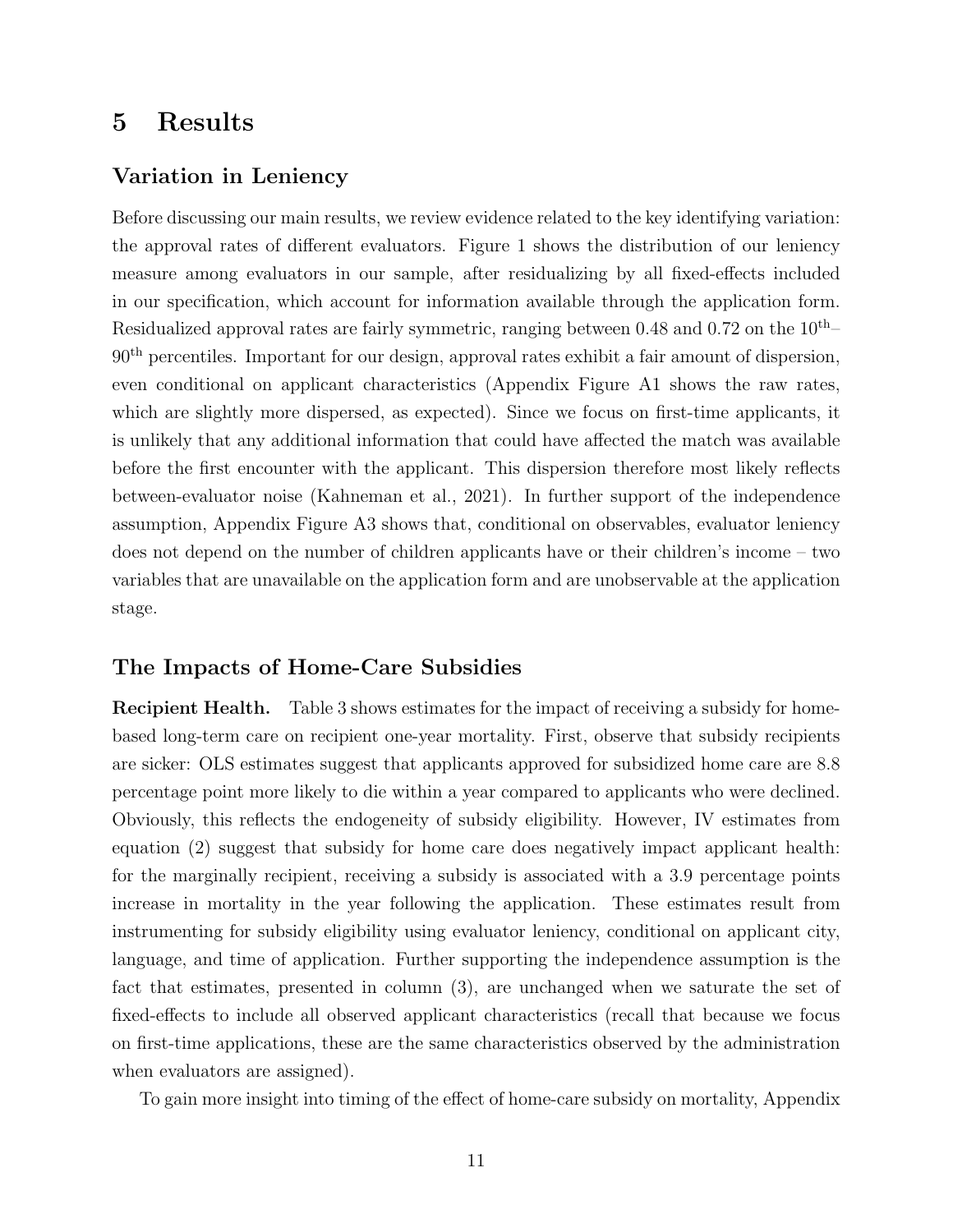[Table A2](#page-25-0) shows additional estimates of the impact of a subsidy on mortality measured at different horizons. Two key findings emerge. First, consider mortality during the short term—the first two months after the application. While subsidy recipients have higher baseline mortality risk than non-recipients (the OLS estimate is 2.0 percentage points and highly significant), our leniency-IV estimate detects no significant impact of the subsidy on short-term mortality. This (null) result is akin to a successful placebo test: it suggests that there is no correlation between evaluator leniency and case severity, further supporting the independence assumption. Second, consider the impact of the subsidy on mortality over the longer term. We find that IV estimates for the impacts of a subsidy on two- and three-year mortality are very similar to its impact on one-year mortality: we estimate a 4.0 percentage point increase in two-year mortality and 4.4 percentage point increase in three-year mortality. Together, these results indicate that most of the (adverse) health effects of the subsidy accrue during the first year. At first glance, the finding that subsidizing formal home-based longterm care adversely affects elderly health may seem counterintuitive. However, as discussed in Section [2,](#page-3-0) formal care is most likely a substitute for both self care and informal care by family and friends of the recipient. Therefore, it is possible that subsidizing formal care crowds out these other forms of care, which may have detrimental impacts. We return to this discussion in Section [6.](#page-12-0)

Child Labor Market Outcomes. Figure 2 shows estimates for the impact of home-care subsidy on labor market outcomes of children, obtained from estimating the event-study model specified in equation [\(3\)](#page-9-0) using the sample of adult children of applicants. [Figure 2a](#page-20-0) shows the impact on participation. [Figure 2b](#page-20-0) shows the impact on income. In both cases, the parallel trends assumption seems to hold: in the year and a half leading to the application, there is no discernible difference between the labor market outcomes of children of applicants whose (later) evaluators have high and low leniency. For the first year after the application date, we continue to see no difference between the groups. However, beginning with the fifth quarter after the application date, we estimate that the subsidy (earned thanks to being arbitrarily assigned to a higher leniency evaluator) increases labor market participation and income of applicant children. During quarters 5–7 after the subsidy application, the log income of children of applicants who were assigned to high leniency evaluators was 2.67% higher than that of children assigned to low leniency evaluators.

To scale the magnitude of this estimated increase in income of children of applicants who were assigned a high-leniency evaluator, note that the average (residualized leave-oneout) leniency difference between high- and low-leniency evaluators is 0.21 (0.69–0.48=0.21). According to the first stage results from [Table 3,](#page-18-0) this difference in leniency gives the ap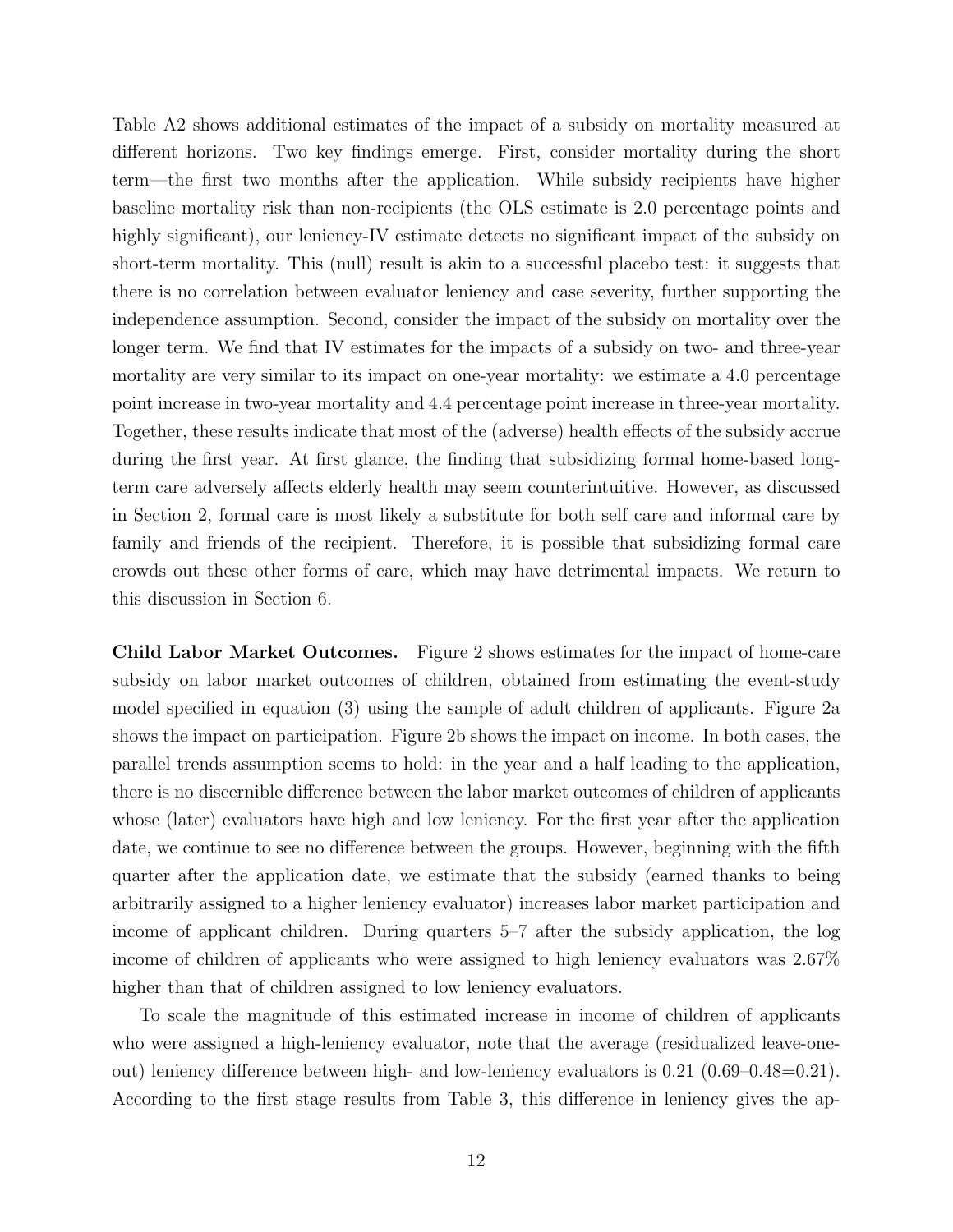plicants in the higher leniency quintiles a 14.1% higher probability for subsidy eligibility  $(0.21 \cdot 0.675 = 0.141)$ . A 2.67% increase in income caused by a 14.1% higher probability to be eligible, translates into a net effect of 19% higher income for recipients of a subsidy (although note that these estimates are fairly noisy). We find similar effects on the extensive margin: a subsidy earned thanks to higher leniency results in a 2.1 percentage points higher probability of earning any income from employment or self-employment during quarters 5–7 after the application (once again, this estimate is obtained by adjusting the reduced-form 0.29 percentage points increase in probability of work by the first stage from [Table 3\)](#page-18-0). In sum, we find that being eligible for home-based long-term care subsidy resulted in increased participation and income for adult children of the recipient, starting about a year from the time of initial application.

To gain more insight into what might be the potential mechanisms that underlie our findings, we perform additional heterogeneity analyses, in which we estimate the impact of the subsidy on different subgroups defined by all observed covariates. [Figure 3](#page-21-0) summarizes these results. Naturally, smaller subgroups yield lower statistical power, and many of these estimates are not significant. However, there are few noteworthy findings. First, the positive impact of the subsidy on child labor market outcomes are much more significant for adult daughters. Second, the labor-market gains from receiving subsidized home-care are higher for children that live in the same city as their parent. Both findings are consistent with prior evidence that formal care often substitutes for informal care, and that daughters are more likely than sons to serve as informal caregivers. The estimated impacts of subsidized home care are also higher for self-employed children and for children in large families, though the difference is not statistically significant.

# <span id="page-12-0"></span>6 Discussion and Conclusion

We studied the impact of subsidizing home-case long-term care on mortality of recipients and on the labor market outcomes of their adult children. Our design exploits the variation in subsidy eligibility induced by the quasi-random assignment of evaluators. We focused on first-time applications, on which the administration and evaluators have no prior information that we do not have, and show evidence that conditional leave-one-out evaluator leniency exhibits no systematic variation and no correlation with other factors that were not observed in real time but we observe in retrospect.

Using this IV design, we find that subsidizing home care seems to hurt recipients but help their children: we find that subsidizing home care leads to a worsening of health, as measured by greater one-year mortality risk. The same subsidy also leads to increased participation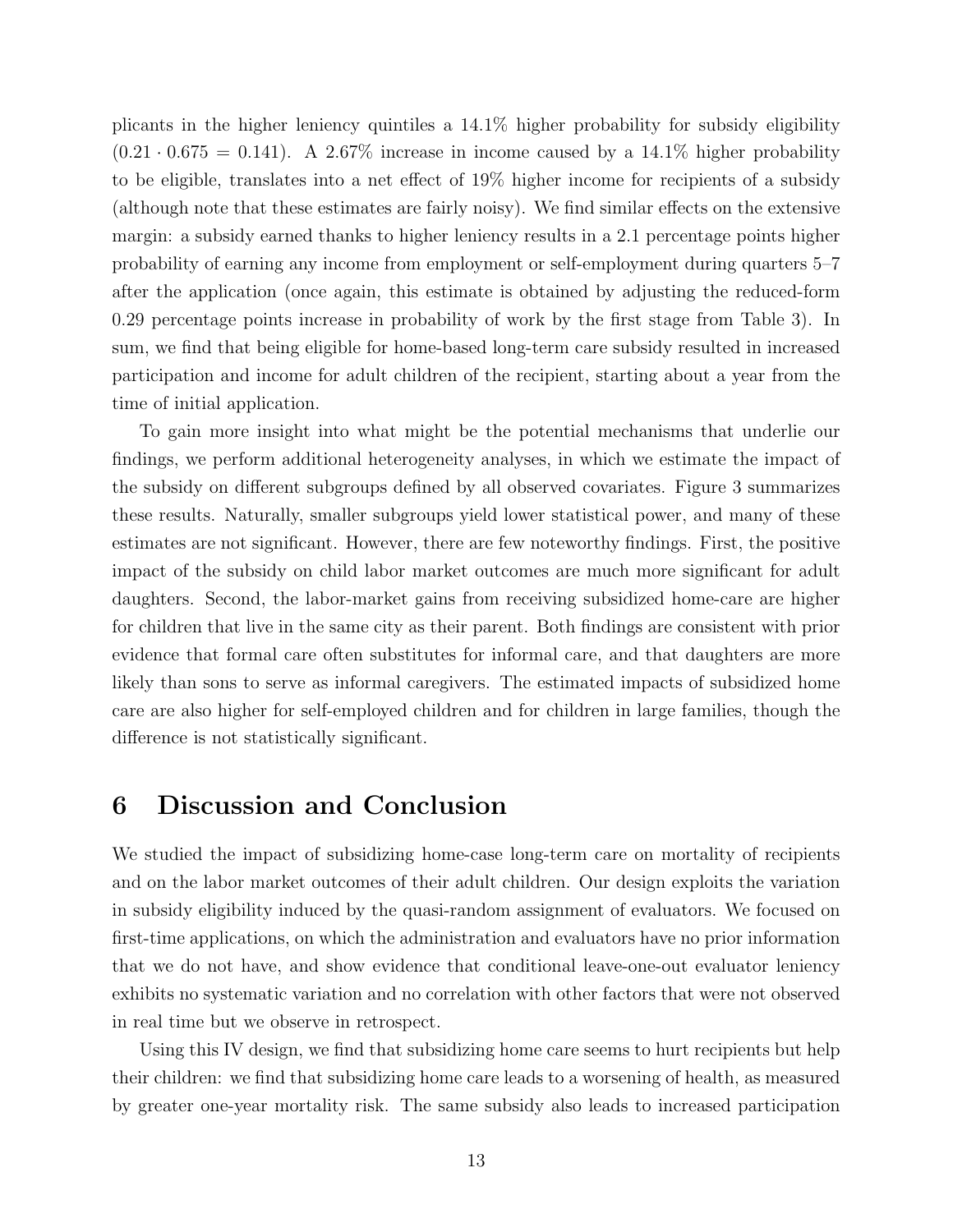and earnings of children, an effect that is more pronounced for daughters.

Why might a subsidy for formal home care result in greater mortality risk? One possible explanations is that formal care may crowd out self care. Recall that leniency-IV estimates identify the treatment effects for the marginal recipients, those whose level of independence is sufficiently high for some evaluators to consider them ineligible for a subsidy. For such high-functioning individual, having a formal care giver take care of things around the house may reduce the level of independence and physical exercise, leading to lower physical fitness and health deterioration over time.<sup>[7](#page-13-0)</sup> An alternative mechanism, which is also consistent with the increased participation of children in the labor market, is that home-based longterm care by a hired caregiver substitutes for care by informal family caregivers, which may be of higher quality. Finally, formal care may also delay moving to a long-term care facility that might be better at extending life.

Our findings that a subsidy helps children participation and earnings is more straightforward. For example, they are similar to [Løken et al.](#page-15-3) [\(2017\)](#page-15-3), who find significant effect of formal-care eligibility on the earnings of daughters of recipients. While a 2% increase in participation is not negligible, one might expect the impact to be even larger. One possible reason for the impact to be smaller than expected is that employers are accommodating the need of informal caregivers (particularly daughters) in the first place. In addition, children of applicants in our sample are relatively young (as we focus on applicants younger than 79 years old, the average child age is 42). These children likely have children of their own and debt to serve, and hence may sacrifice leisure, not work, when serving as informal caregivers. In such case, the benefits of subsidized formal care would accrue mostly in the form of increased leisure.

We stress that our results should be interpreted with caution. Note that our parameters are identified by between-evaluator differences in the assessment of need for care. These local average treatment effects are identified by compilers, which in our context are the cases that would only be deemed eligible for a subsidy by some, but not other evaluators. These are likely the least severe cases. We are unable to say much about the impact of a subsidy for more severe cases, for which most if not all evaluators would approve some level of subsidy. The result may be quite different.

<span id="page-13-0"></span>From a policy perspective, while we do not think that the current evidence is sufficiently

<sup>7</sup>This is a very real possibility in the eyes of geriatric specialists we consulted. For example, [Gitlin](#page-14-9) [et al.](#page-14-9) [\(2009\)](#page-14-9) find that randomized intervention aimed at increasing the independence of elderly at home reduced mortality after two years by 7.6 percentage points. The largest effect—11.5 percentage points—was for participants defined ex-ante as moderate mortality risk. This group might be similar to our borderline recipients. In our context, the key concern is that formal workers may not take into account the value of engaging disabled individuals. It may seem simpler and safer to substitute for the elderly, even in tasks they are able to do, with the result being a deterioration of fitness by the subsidized elderly.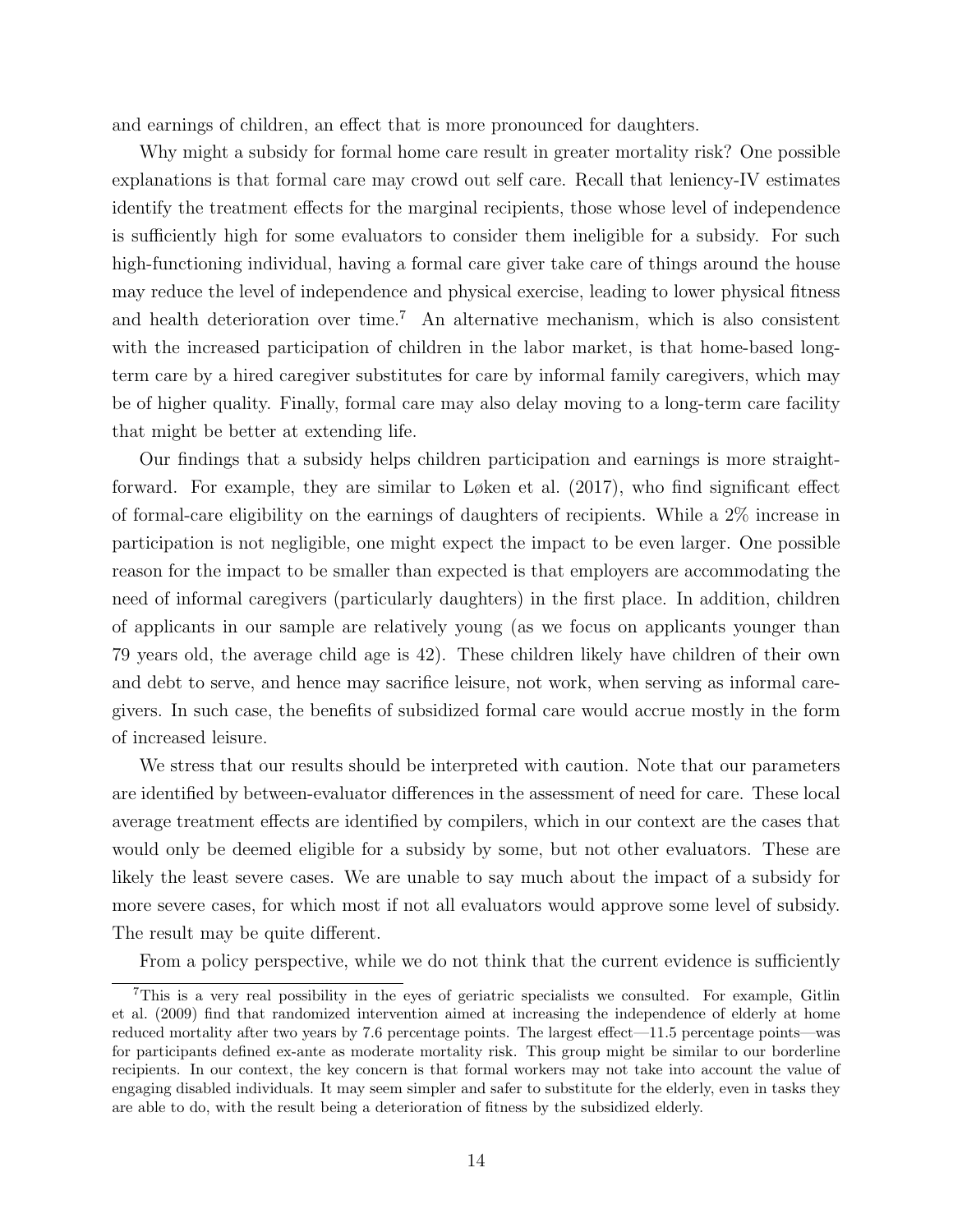strong for overturning any existing policies, these results do suggest that there could exist a tradeoff between formal and informal care. They highlight the need to further understand the impact and substitution patterns related to subsidized formal home care, and the heterogeneity in such impacts, as it is possible that subsidized care has adverse impacts for low levels of disability but not for high levels. In particular, results call for special attention regarding the potentially inadvertent consequences of crowding out self and family care by supplanting them with formal care.

# References

- <span id="page-14-7"></span>Barnay, Thomas and Sandrine Juin, "Does home care for dependent elderly people improve their mental health?," Journal of Health Economics, 2016, 45, 149–160.
- <span id="page-14-4"></span>Bolin, Kristian, Björn Lindgren, and Petter Lundborg, "Your next of kin or your own career?: Caring and working among the 50+ of Europe," Journal of Health Economics, 2008, 27 (3), 718–738.
- <span id="page-14-2"></span>Bonsang, Eric, "Does informal care from children to their elderly parents substitute for formal care in Europe?," Journal of Health Economics, 2009, 28 (1), 143–154.
- <span id="page-14-5"></span>Ettner, Susan L, "The impact of "parent care" on female labor supply decisions," Demography, 1995, 32 (1), 63–80.
- <span id="page-14-6"></span>Fadlon, Itzik and Torben Heien Nielsen, "Family labor supply responses to severe health shocks," Technical Report 2021.
- <span id="page-14-3"></span>Fontaine, Romeo, Agnes Gramain, and Jérôme Wittwer, "Providing care for an elderly parent: interactions among siblings?," Health Economics, 2009, 18 (9), 1011–1029.
- <span id="page-14-0"></span>Gaudet, Frederick J, George S Harris, John St, and W Charles, "Individual differences in the sentencing tendencies of judges," Am. Inst. Crim. L. & Criminology, 1932, 23, 811.
- <span id="page-14-9"></span>Gitlin, Laura N, Walter W Hauck, Marie P Dennis, Laraine Winter, Nancy Hodgson, and Sandy Schinfeld, "Long-term effect on mortality of a home intervention that reduces functional difficulties in older adults: Results from a randomized trial," Journal of the American Geriatrics Society, 2009, 57 (3), 476–481.
- <span id="page-14-1"></span>Imbens, Guido W and Joshua D Angrist, "Identification and estimation of local average treatment effects," Econometrica, March 1994, 62 (2), 467.
- <span id="page-14-8"></span>Institute of Medicine, Retooling for an Aging America: Building the Health Care Workforce, Wahington, DC: The National Academies Press., 2008. https://doi.org/10.17226/12089.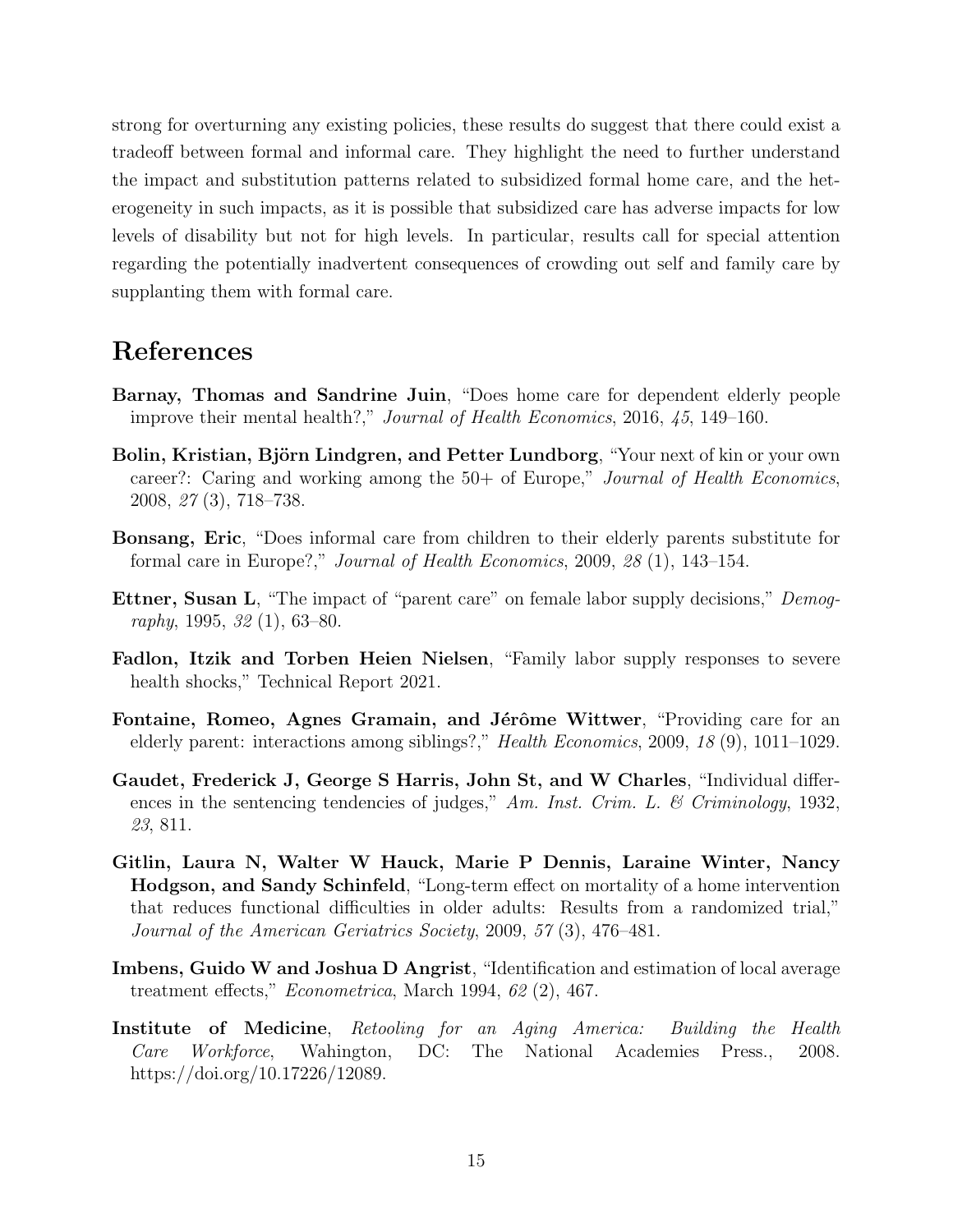- <span id="page-15-2"></span>Johnson, Richard W and Anthony T Lo Sasso, "The impact of elder care on women's labor supply," INQUIRY: The Journal of Health Care Organization, Provision, and Financing, 2006, 43 (3), 195-210.
- <span id="page-15-4"></span>, Melissa M Favreault, Judith Dey, William Marton, and Lauren Andreson, "Most Older Adults are Likely to Need and Use Long-Term Services and Support," Technical Report, ASPE January 2021.
- <span id="page-15-8"></span>Kahneman, Daniel, Olivier Sibony, and Cass R Sunstein, Noise: a flaw in human judgment, Little, Brown, 2021.
- <span id="page-15-1"></span>Kling, Jeffrey R, "Incarceration Length, Employment, and Earnings," Am. Econ. Rev., June 2006, 96 (3), 863–876.
- <span id="page-15-3"></span>Løken, Katrine V, Shelly Lundberg, and Julie Riise, "Lifting the burden formal care of the elderly and labor supply of adult children," Journal of Human Resources, 2017, 52 (1), 247–271.
- <span id="page-15-5"></span>National Institute on Aging, "What is Long Term Care?," 2021. [https://www.nia.](https://www.nia.nih.gov/health/what-long-term-care) [nih.gov/health/what-long-term-care](https://www.nia.nih.gov/health/what-long-term-care), accessed October 2021.
- <span id="page-15-6"></span>Nilsen, Ella, "Biden's plan to invest \$400 billion to make long-term care cheaper is really popular," [https://www.vox.com/2021/4/15/22383587/](https://www.vox.com/2021/4/15/22383587/biden-american-jobs-plan-long-term-care) [biden-american-jobs-plan-long-term-care](https://www.vox.com/2021/4/15/22383587/biden-american-jobs-plan-long-term-care) April 2021. Accessed: 2021-7-27.
- <span id="page-15-7"></span>Rosen, Maya Haran, Gilad Cohen Kovacs, and Tamar Ramot-Nyska, "Long Term Care in Israel," 2018. <https://www.boi.org.il/en/Research/Pages/pp201801h.aspx>, published online 24/8/2018.
- <span id="page-15-0"></span>Van Houtven, Courtney Harold, Norma B Coe, and Meghan M Skira, "The effect of informal care on work and wages," Journal of Health Economics, 2013, 32 (1), 240–252.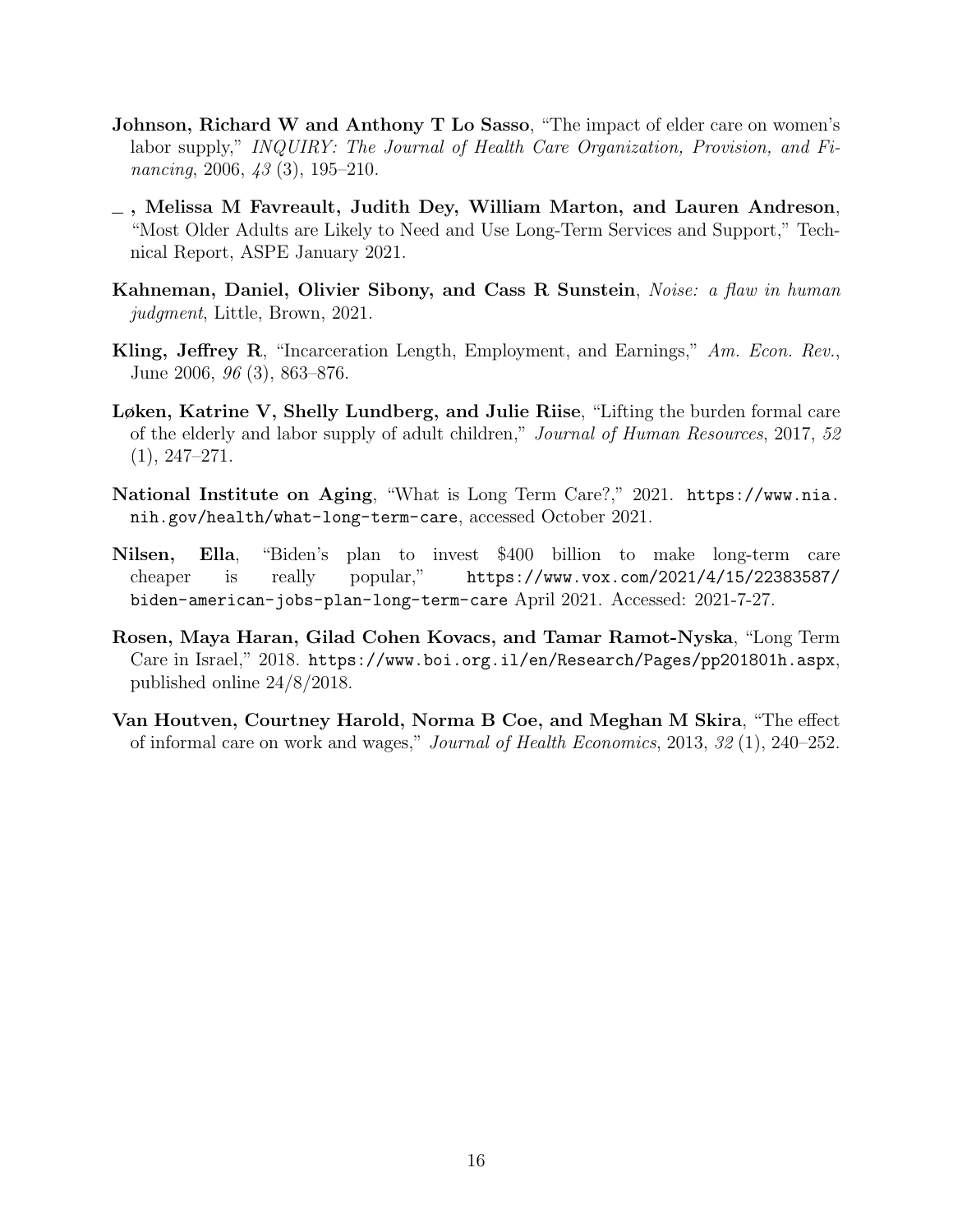<span id="page-16-0"></span>

|                                     | Sample, by Application Approval Status |                     |            |  |  |  |  |
|-------------------------------------|----------------------------------------|---------------------|------------|--|--|--|--|
|                                     | Approved<br>(1)                        | Not Approved<br>(2) | All<br>(3) |  |  |  |  |
|                                     |                                        |                     |            |  |  |  |  |
| A. Applicant Characteristics        |                                        |                     |            |  |  |  |  |
| Age                                 | 71.9                                   | 71.6                | 71.8       |  |  |  |  |
| Female $(\%)$                       | 63.7%                                  | 70.7%               | 66.5%      |  |  |  |  |
| Living Alone $(\%)$                 | 40.5%                                  | 49.6%               | 44.2%      |  |  |  |  |
| Marital Status $(\%)$               |                                        |                     |            |  |  |  |  |
| Single                              | 3.5%                                   | $4.5\%$             | $3.9\%$    |  |  |  |  |
| Married                             | 58.7%                                  | 52.1\%              | 56.1\%     |  |  |  |  |
| Divorced                            | 13.4%                                  | 15.7%               | 14.3%      |  |  |  |  |
| Widowed                             | 24.5%                                  | 27.6%               | 25.7%      |  |  |  |  |
| Number of Children $(\%)$           |                                        |                     |            |  |  |  |  |
| $\overline{0}$                      | 22.7\%                                 | 28.1%               | 24.8%      |  |  |  |  |
| $\mathbf{1}$                        | 12.2%                                  | 12.3%               | 12.3%      |  |  |  |  |
| $\overline{2}$                      | 14.7%                                  | 10.9%               | 13.2%      |  |  |  |  |
| 3                                   | 17.8%                                  | 12.1%               | 15.5%      |  |  |  |  |
| $\overline{4}$                      | 12.4%                                  | $9.9\%$             | 11.4%      |  |  |  |  |
| 5 or more                           | 20.2%                                  | 26.6%               | 22.8%      |  |  |  |  |
| Income (NIS)                        | 5651                                   | 3551                | 4814       |  |  |  |  |
| Native Hebrew Speaker $(\%)$        | 58.4%                                  | 41.9%               | 51.8%      |  |  |  |  |
| Israeli Born $(\%)$                 | 17.9%                                  | 14.4%               | 16.5%      |  |  |  |  |
| <b>B.</b> Application Approval Rate |                                        |                     |            |  |  |  |  |
| Approved Level of Need $(\%)$       |                                        |                     |            |  |  |  |  |
| Declined                            |                                        | 100.0%              | 39.8%      |  |  |  |  |
| $1$ (Lowest)                        | 78.2%                                  |                     | 47.1%      |  |  |  |  |
| $\overline{2}$                      | 12.3%                                  |                     | 7.4%       |  |  |  |  |
| 3 (Highest)                         | 9.5%                                   |                     | 5.7%       |  |  |  |  |
| Any $(1-3)$                         | 100.0%                                 |                     | 60.2%      |  |  |  |  |
| C. Mortality $(\%)$                 |                                        |                     |            |  |  |  |  |
| Within 1 year of application        | 11.5%                                  | 2.8%                | 8.1\%      |  |  |  |  |
| Within 2 years                      | 18.2%                                  | 5.8%                | $13.3\%$   |  |  |  |  |
| Within 3 years                      | 23.4%                                  | $9.1\%$             | 17.8%      |  |  |  |  |
| Observations                        | 62,515                                 | 41,288              | 103,803    |  |  |  |  |

Table 1: Descriptive Statistics for the Sample of Applicants

Notes: The table shows descriptive statistics for applicants in our sample. Different columns show different subsamples, by application approval status. For detailed sample and variable definitions, see Section [3.](#page-5-0)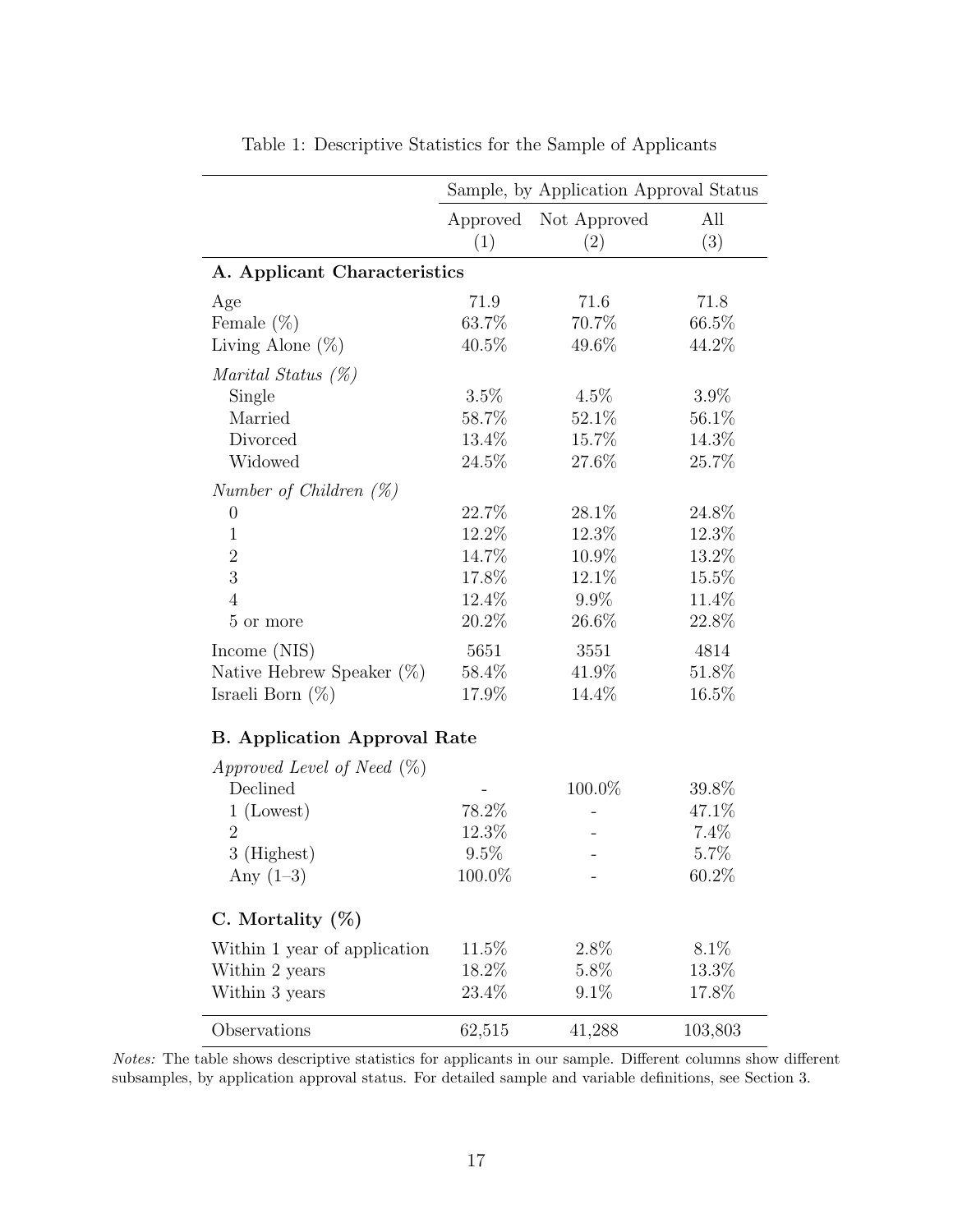<span id="page-17-0"></span>

|                                               | Sample, by Application Approval Status |                          |          |  |
|-----------------------------------------------|----------------------------------------|--------------------------|----------|--|
|                                               | Approved                               | Not Approved             | All      |  |
|                                               | (1)                                    | (2)                      | (3)      |  |
| A. Household Characteristics                  |                                        |                          |          |  |
| Applicant Number of Children                  | 3.71                                   | 4.34                     | 3.94     |  |
| Percent of Female Children                    | 48.9%                                  | 47.7%                    | 48.4%    |  |
| Percent of Children in Same City as Applicant | 56.5%                                  | 62.9%                    | $58.8\%$ |  |
| Percent of Children born in Israel            | 79.2%                                  | 76.3%                    | 78.1%    |  |
| Children Age                                  | 42.4                                   | 41.4                     | 42.0     |  |
| Children Marital Status                       |                                        |                          |          |  |
| Single                                        | 15.9%                                  | 17.4%                    | 16.5%    |  |
| Married                                       | 72.5%                                  | 71.7%                    | 72.2%    |  |
| Divorced                                      | 10.8%                                  | 10.0%                    | 10.5%    |  |
| Widowed                                       | 0.8%                                   | 0.8%                     | 0.8%     |  |
| Percent of Children Self-Employed             | 9.8%                                   | 8.7%                     | 9.4%     |  |
| Share of Children Ever Employed               | 83.5%                                  | 80.0%                    | 82.2%    |  |
| Share of Months Employed                      | 71.2%                                  | 66.5%                    | 69.5%    |  |
|                                               |                                        |                          |          |  |
| Child Mean Monthly Income (NIS)               |                                        |                          |          |  |
| at the Time of Application                    | 8,551                                  | 6,747                    | 7,886    |  |
| <b>B.</b> Application Approval Rate           |                                        |                          |          |  |
| Approved Level of Need $(\%)$                 |                                        |                          |          |  |
| Declined                                      |                                        | 100.0%                   | 36.9%    |  |
| $1$ (Lowest)                                  | 79.0%                                  | $\overline{a}$           | 49.9%    |  |
| $\overline{2}$                                | 12.3%                                  |                          | 7.7%     |  |
| 3 (Highest)                                   | 8.7%                                   |                          | 5.5%     |  |
| Any $(1-3)$                                   | 100%                                   | $\overline{\phantom{0}}$ | 63.1%    |  |
| Number of Applicants                          | 27,389                                 | 16,037                   | 43,426   |  |
| Number of Children                            | 96,398                                 | 65,042                   | 157,077  |  |
| Observations (Applicant-Child)                | 99,306                                 | 67,854                   | 167,160  |  |

Table 2: Descriptive Statistics for the Sample of Applicant Children

Notes: The table shows descriptive statistics for children of applicants. Different columns show different subsamples, by application approval status. Measures are weighted so that all families (namely, sets of children of one applicant) receive equal weights, regardless of the family size. For detailed sample and variable definitions, see Section [3.](#page-5-0)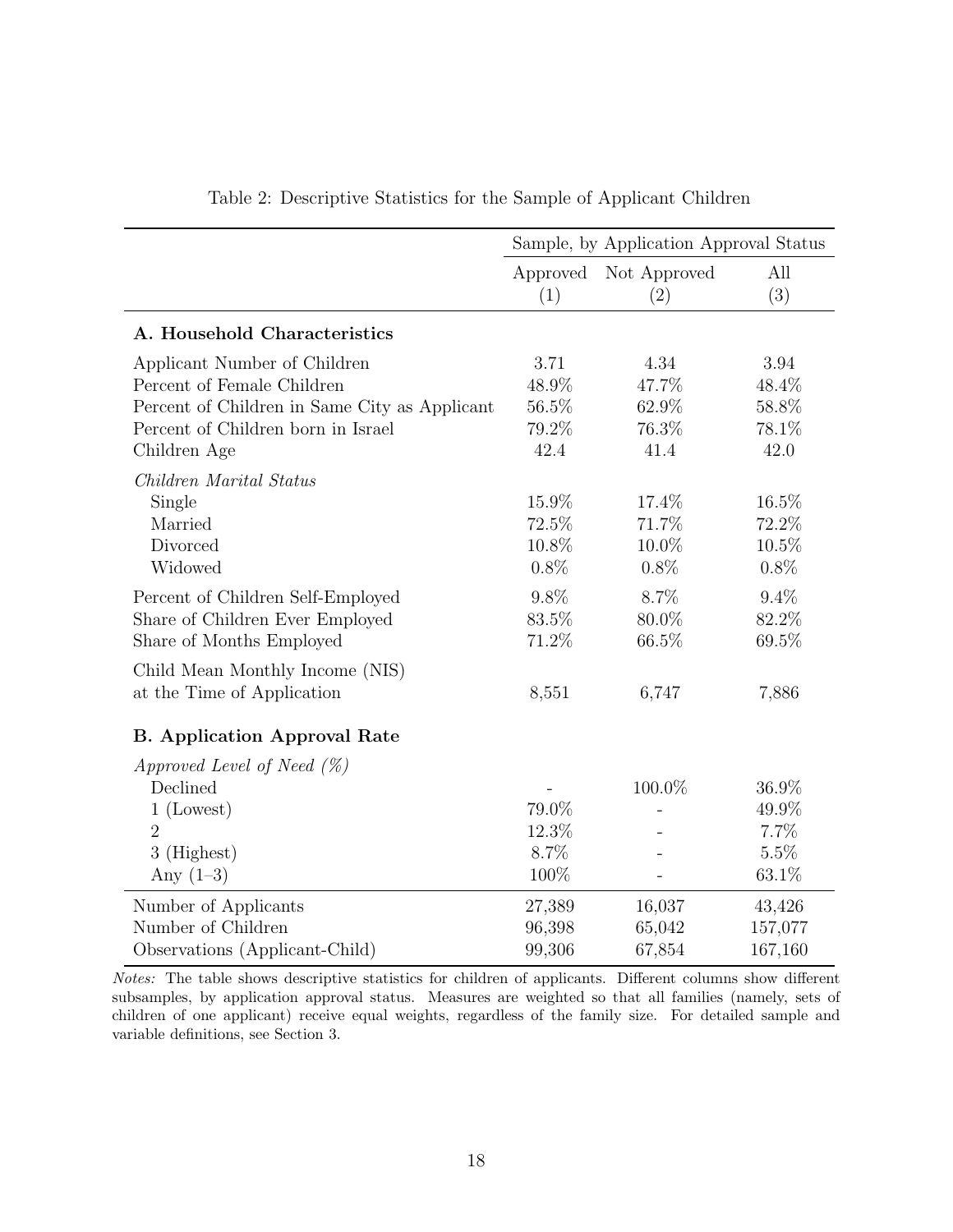|                                   | <b>OLS</b>          | IV               | IV                        |  |  |
|-----------------------------------|---------------------|------------------|---------------------------|--|--|
|                                   | (1)                 | (2)              | (3)                       |  |  |
| A. IV First Stage                 |                     |                  |                           |  |  |
|                                   |                     |                  | Dependent Variable:       |  |  |
|                                   |                     | Subsidy Approved |                           |  |  |
| Evaluator Leave-One-Out Leniency  |                     | $0.723***$       | $0.675***$                |  |  |
|                                   |                     | (0.018)          | (0.019)                   |  |  |
| F Statistic [d.f.]                |                     | 1561.63          | 1299.91                   |  |  |
|                                   |                     | [1,557]          | [1,557]                   |  |  |
|                                   |                     |                  |                           |  |  |
| <b>B. OLS and IV Second Stage</b> |                     |                  |                           |  |  |
|                                   | Dependent Variable: |                  |                           |  |  |
|                                   | 1-Year Mortality    |                  |                           |  |  |
| Subsidy Approved                  | $0.088***$          | $0.039**$        | $0.039**$                 |  |  |
|                                   | (0.002)             | (0.015)          | (0.015)                   |  |  |
|                                   |                     |                  |                           |  |  |
| Included Fixed Effects:           |                     |                  |                           |  |  |
| Applicant City                    |                     | V                | V                         |  |  |
| Applicant Language                |                     | V                | V                         |  |  |
| Application Year                  |                     | V                | V                         |  |  |
| Application Month                 |                     |                  | $\boldsymbol{\mathrm{V}}$ |  |  |
| Applicant Martial Status          |                     |                  | $\ensuremath{\mathbf{V}}$ |  |  |
| Applicant Gender                  |                     |                  | $\boldsymbol{\mathrm{V}}$ |  |  |
| Applicant Age                     |                     |                  | $\boldsymbol{\mathrm{V}}$ |  |  |
| Applicant Income Percentile       |                     |                  | $\rm V$                   |  |  |
| Applicant Is Israeli Born         |                     |                  | V                         |  |  |
| Applicant Is Living Alone         |                     |                  | V                         |  |  |
| N Clusters (Evaluators)           | 558                 | 558              | 558                       |  |  |
| N Obs (Applicants)                | 83,598              | 83,411           | 83,411                    |  |  |

<span id="page-18-0"></span>Table 3: The Impact of Subsidized home-based long-term care on Applicant Mortality

Notes: The table shows estimates of the impact of subsidized home-health care on applicant one-year allcause mortality. The sample consists of all first-time applications. Column 1 shows OLS estimates (which do not adjust for selection). Columns 2 and 3 show IV estimates that use evaluator leave-one-out leniency as an instrument for subsidy approval, obtained by estimating equation [\(2\)](#page-8-1) with different sets of fixed effects. For details of the sample and variable definitions, see Section [3.](#page-5-0)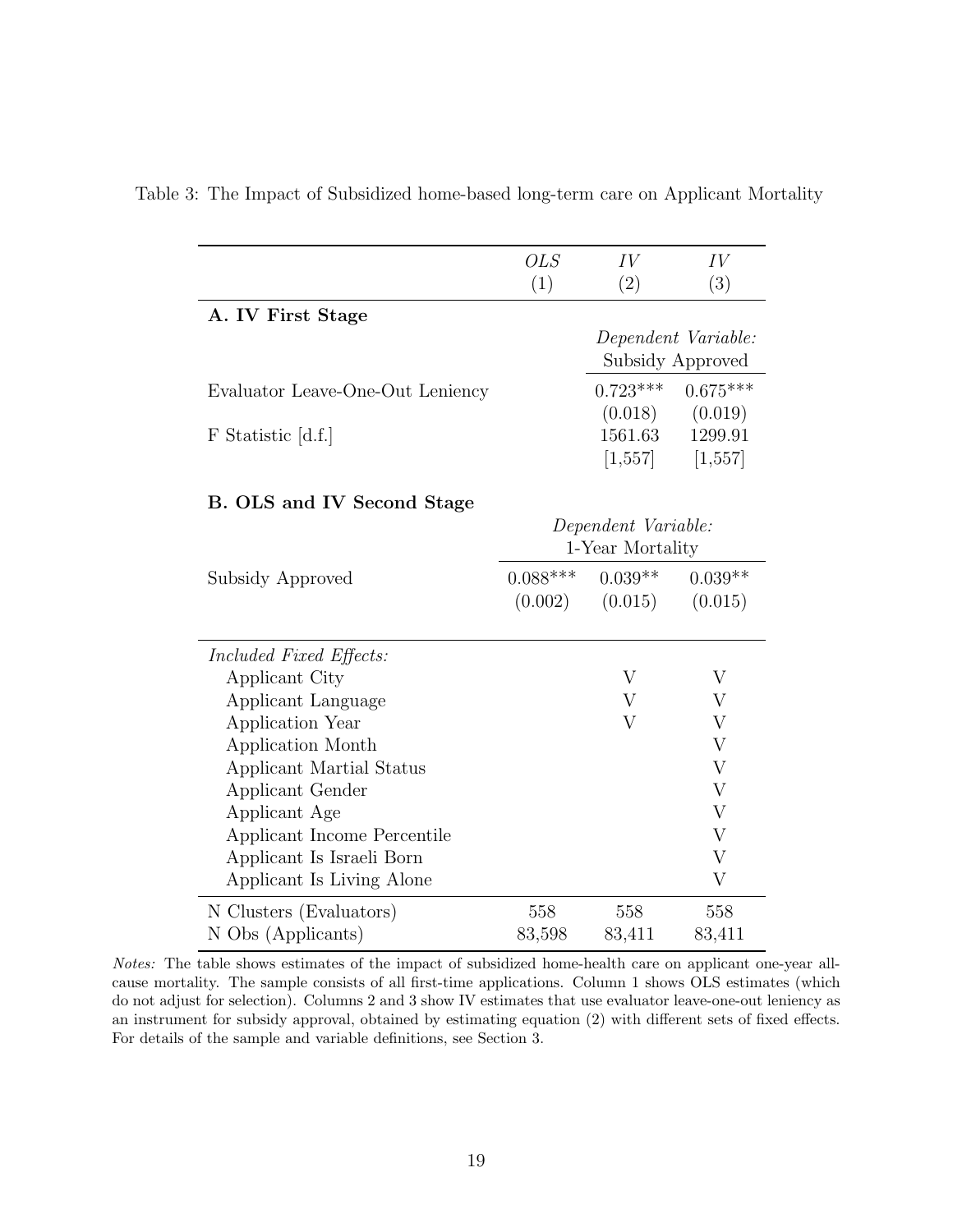<span id="page-19-0"></span>



Notes: The figure shows the distribution of evaluator application approval rates—our measure of evaluator leniency defined in equation [\(1\)](#page-8-2). Leniency shown is residuzlied by applicant characteristics that appeared on the application form and therefore may have affected the assignment of evaluators. Raw rates are shown in [Appendix Figure A1.](#page-26-0)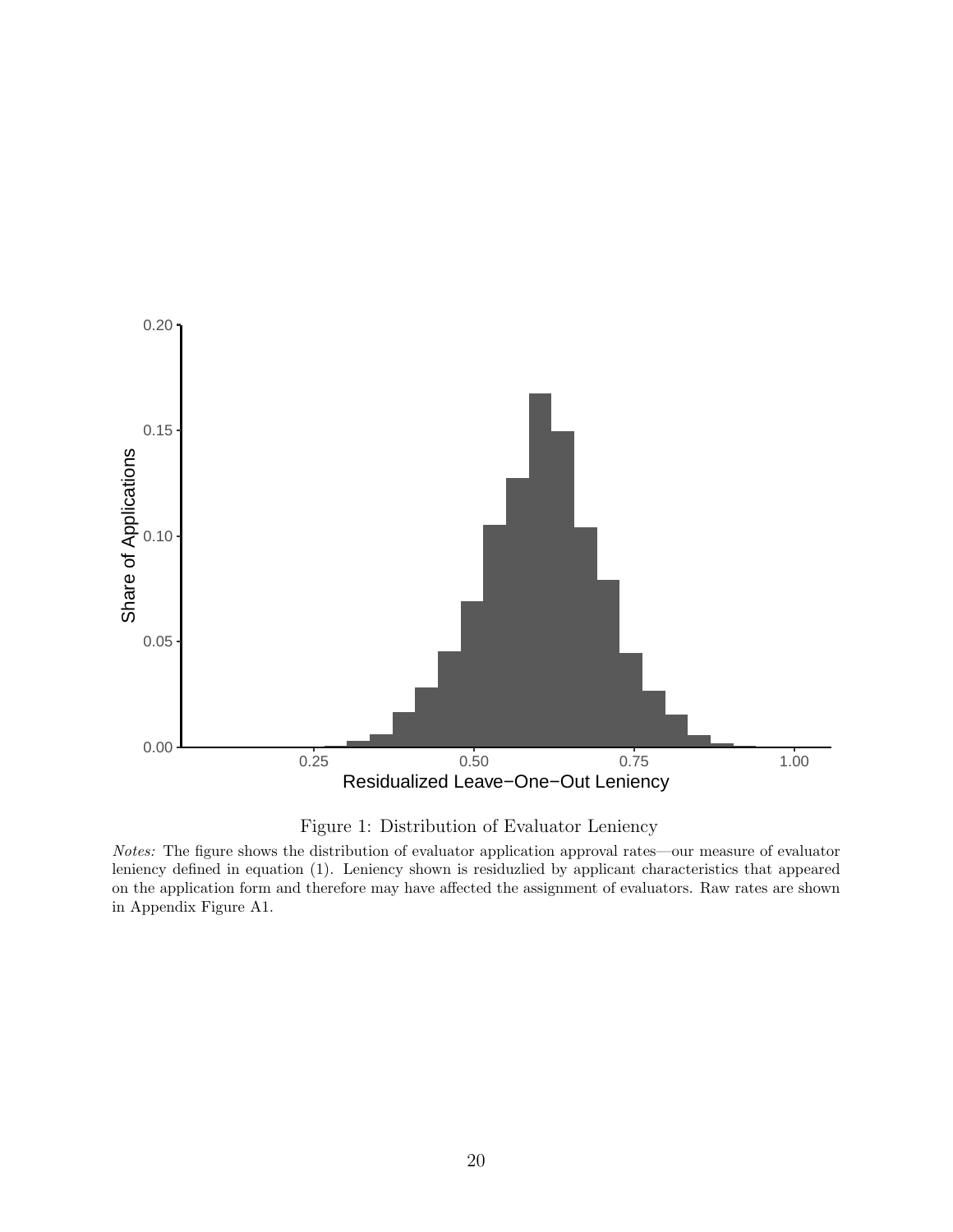

<span id="page-20-0"></span>

Figure 2: The Impact of Subsidized Home-Based Long-Term Care on Labor Market Outcomes of Applicants' Children

Notes: The figure shows estimates from equation [\(3\)](#page-9-0) for the impact of subsidizing home-based long-term care on the labor market outcomes of children of subsidy recipients. Panel (a) shows results for labor market participation, where the outcome variable is an indicator for any income from employment or self employment during the quarter. Panel (b) shows results for income, where the outcome is log of the income from employment or self employment. Each point represents one quarter. The omitted quarter is the one just before the application was filed (months −3 through −1 relative to the months of application). Error bars show 95% confidence intervals for the point estimates. The sample consists of 123,474 children of applicants for the subsidy.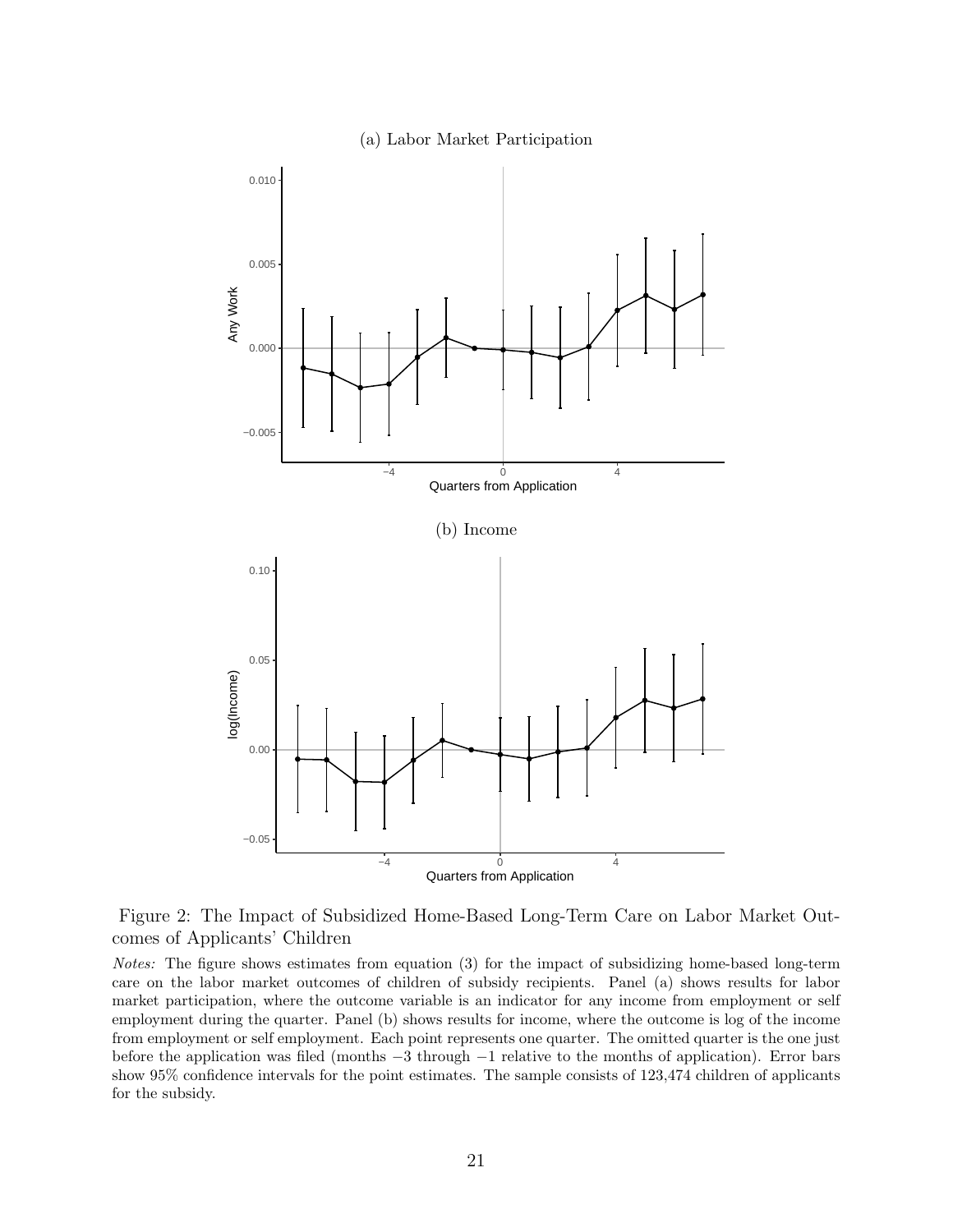<span id="page-21-0"></span>

Figure 3: Analyses of Heterogeneity in Estimated Impact of Subsidized Home-Based Long-Term Care on Labor Market Outcomes of Adult Children

Notes: The figure summarizes the results of multiple heterogeneity analysis in which we reestimated eqation [3](#page-9-0) for each labor market outcome using subsets by the observed covariates. The left panel shows results for labor market participation. The right panel shows results for income. Point values represent the point estimate for the impact of home-care subsidy on the outcome for the subgroup shown on the vertical axis. Point color reflects the statistical significance of the estimates, with darker color representing more significant estimate (see legend for exact values). The sample consists of all adult children of applicants for a subsidy.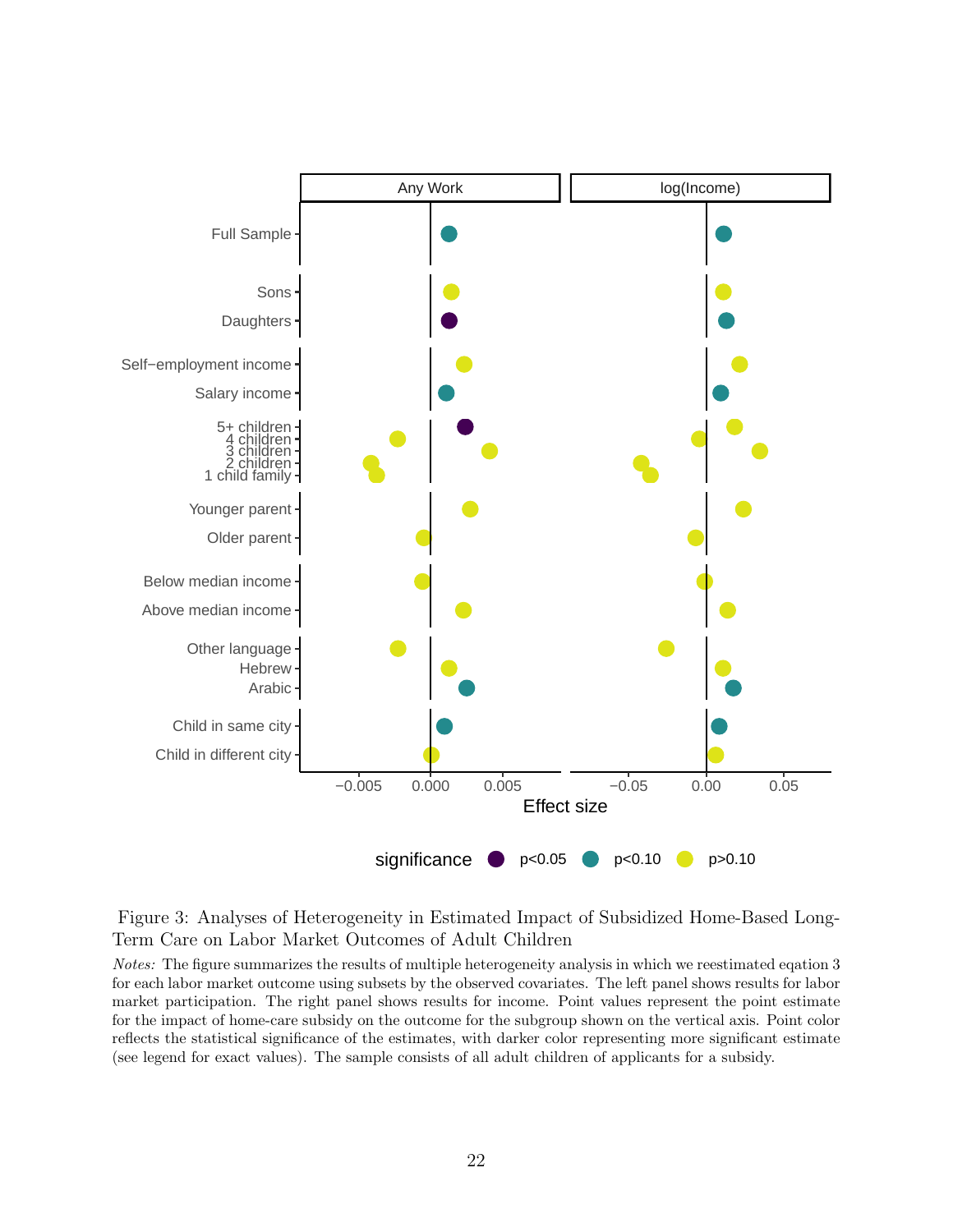# <span id="page-22-0"></span>Appendix A Construction of the Main Sample

Applicants Our study population consists of all 142,854 elders aged 67–79 who applied for LTC subsidy between 2010 and 2016. We restrict attention to the first application of each applicant, resulting in 125,938 applications. We include 123,419 applicants who at the time of application were living in a household of one or two members. 103,803 were eligible according to their income and could not be evaluated based on documents only, so they were evaluated by an evaluator—nurse, occupational therapist, or physical therapist. This is our main applicants sample as described in [Table 1.](#page-16-0) 90,216 applied before the end of 2015, so we can include them in the calculation of mortality rate after one year. 83,598 were evaluated by evaluators that conducted more than 50 evaluations, so their measure of leniency is more reliable. This is the sample we use in [Table 3.](#page-18-0) 187 observations were removed in columns 3 and 4 for reasons of collinearity.

Applicant children Of the 103,803 applicants in our main sample, 77,920 had children according to the records of the Ministry of Interior Affairs. Of these, 77,627 had children that were alive at the application date. For the event study design, we need 7 quarters before and after the application date. To keep a balanced sample, we included only applicants that applied until the first quarter of 2014 , leaving 47,031 applicants. 43,426 were evaluated by evaluators who conducted more than 50 evaluations, proving a morereliable measure of leniency. This is our main children sample described in [Table 2.](#page-17-0) We excluded additional 81 applicants due to collinearity when evaluating the residualized leave-one-out leniency rate for each applicant. In the event study, we compare the applicants that had evaluators with leave-one-out leniency rate in the top 40% to the bottom 40%, so we exclude the middle quintile, leaving 34,131 applicants with 123,474 children used in [Figure 2a](#page-20-0) and [Figure 2b.](#page-20-0)

# <span id="page-22-1"></span>Appendix B Application Form

To initiate the process, applicants submit a form to any branch of the Israeli National Insurance. The fields in the application form include:

- 1. Applicant's details: name, ID number, birth-date, sex, and martial status.
- 2. Applicant's current location: home, hospital or other, address and contact details.
- 3. Address for mail (if different from home address).
- 4. Details of a family member or a guardian: name, connection to the applicant, contact details, checkbox for "interested to be present during evaluation visit."
- 5. Additional information: spoken languages, checkbox for "interest in advice of a volunteer," details of spouse (name and ID), checkbox for "the spouse applied for or eligible to long-term care subsidy."
- 6. Details of people living with the applicant: ID, name, relation, year of birth, eligibility for long-term care or other special subsidy.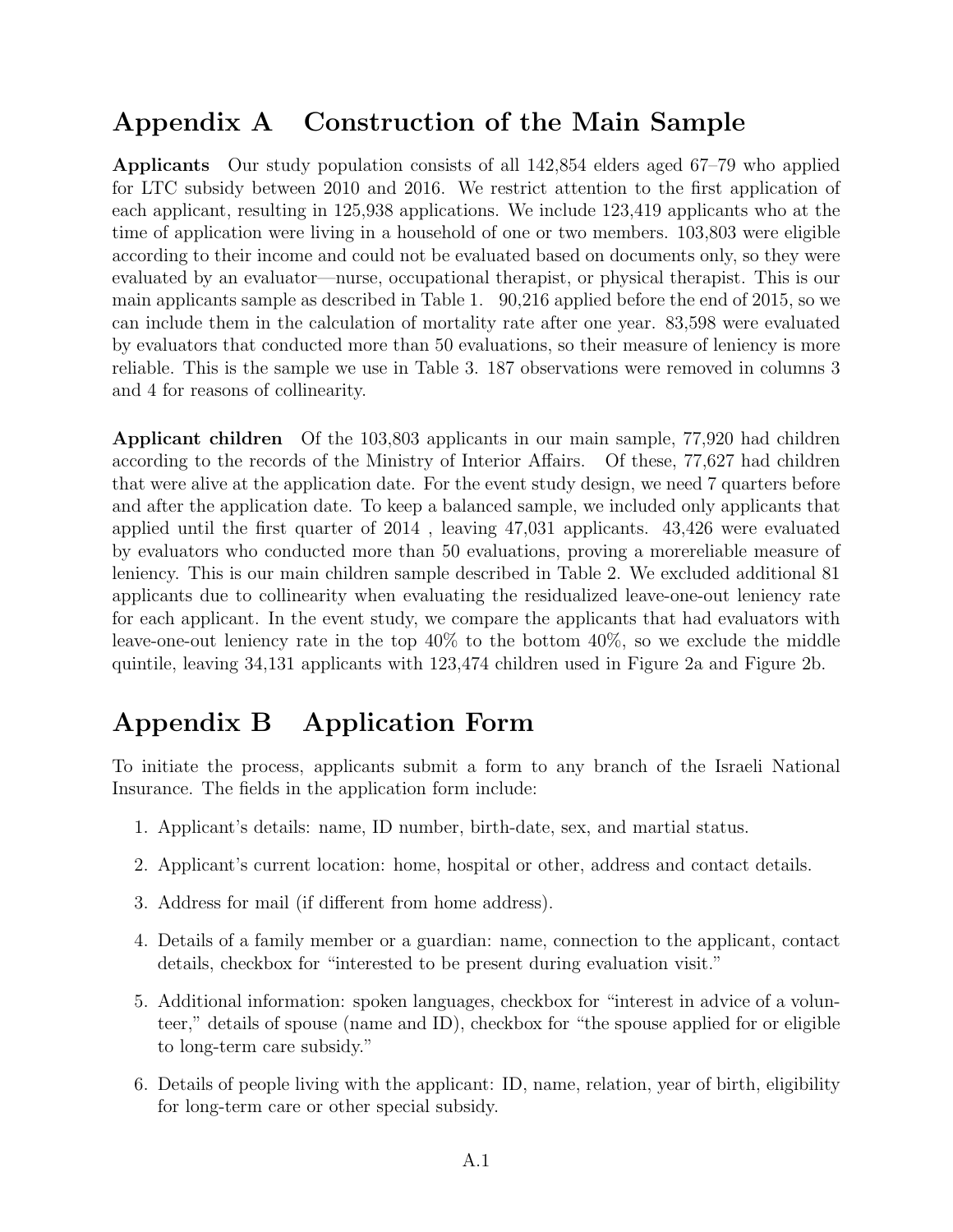- 7. Applicant and spouse's income details.
- 8. Constant expenses: payment for stay in an institution, alimony, and rent (rent is included only if the applicant has income from another apartment).
- 9. Activities of daily living: clothing, washing, eating, treatment of excretions. For each of the four, the applicant can mention if done independently or needs help. If checked "need help," there is place for a short explanation (this field is not mandatory and is rarely answered).
- 10. Checkbox for eligibility for veteran assistance from the ministry of defense.
- 11. Details of the nursing home or other institution where the applicant is staying in case the applicant is not staying at home, filled by the institution: approval of stay; date of entrance; type of license of the institution (Ministry of Welfare, Ministry of Health, no license); type of unit/department in the institution; services provided in the institution: food, cleaning, laundry; and whether the stay is subsidized.
- 12. Was the reason for the elder's dependency caused by an accident? If so, what type of accident? (car or other, date, place and circumstances); Was the police notified? was there a tort claim filed (details of representing lawyer, details of any compensation received).
- 13. Bank account details.
- 14. Signature and declaration that the content of the form is truth.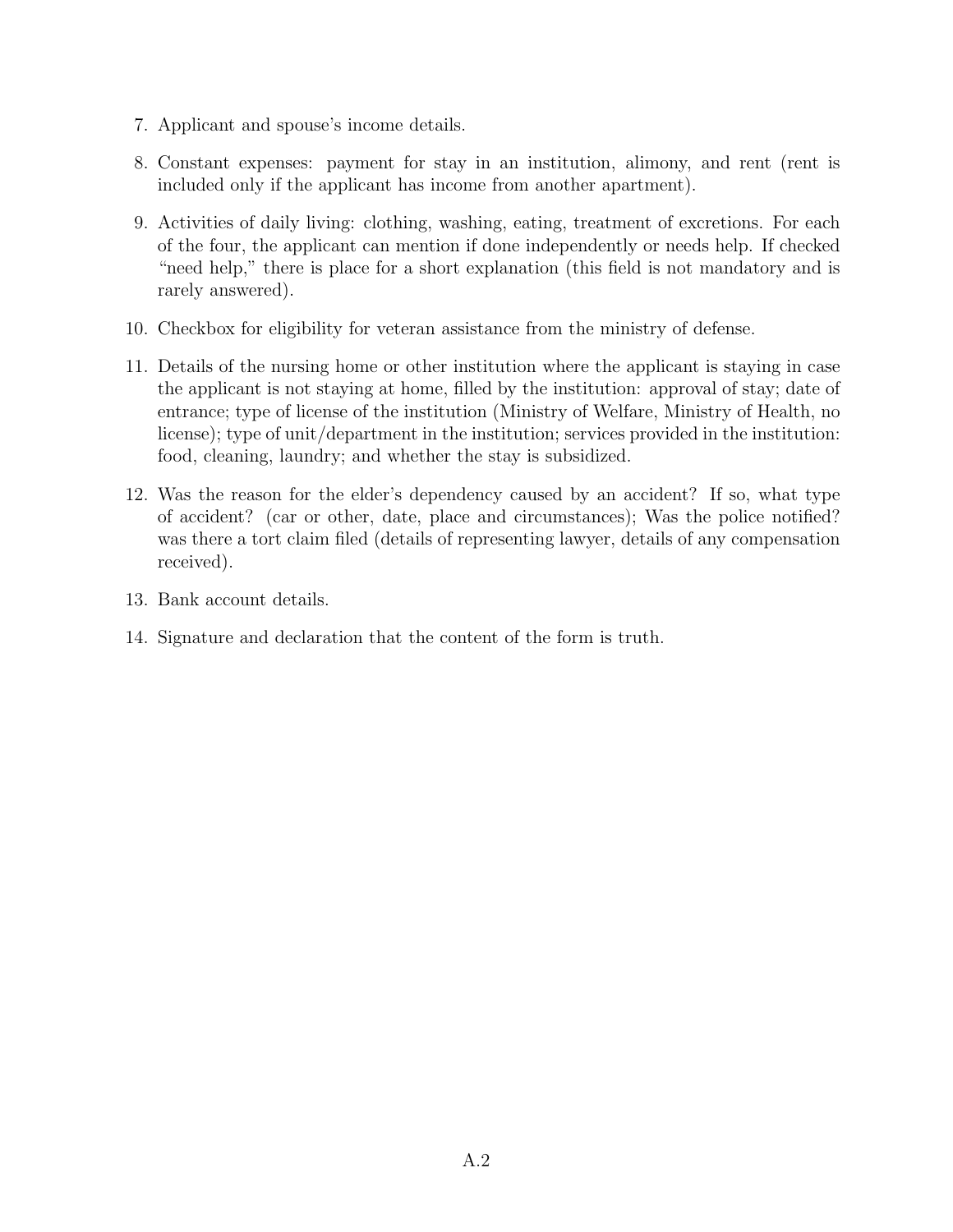|                                                       | N       | Share     |  |  |  |  |  |
|-------------------------------------------------------|---------|-----------|--|--|--|--|--|
| Panel A: Number and share of applications by year     |         |           |  |  |  |  |  |
| 2010                                                  | 15,103  | 14.5%     |  |  |  |  |  |
| 2011                                                  | 14,277  | 13.8%     |  |  |  |  |  |
| 2012                                                  | 14,934  | 14.4%     |  |  |  |  |  |
| 2013                                                  | 15,536  | 15.0%     |  |  |  |  |  |
| 2014                                                  | 15,135  | 14.6%     |  |  |  |  |  |
| 2015                                                  | 15,231  | 14.7\%    |  |  |  |  |  |
| 2016                                                  | 13,587  | 13.1\%    |  |  |  |  |  |
| All                                                   | 103,803 | 100\%     |  |  |  |  |  |
| Panel B: Number and share of applications by language |         |           |  |  |  |  |  |
| Hebrew                                                | 53,453  | $51.5\%$  |  |  |  |  |  |
| Russian                                               | 23,511  | 22.6%     |  |  |  |  |  |
| Arabic                                                | 15,392  | 14.8%     |  |  |  |  |  |
| Unknown                                               | 6,543   | $6.3\%$   |  |  |  |  |  |
| Other                                                 | 4,904   | $4.7\%$   |  |  |  |  |  |
| All                                                   | 103,803 | $100.0\%$ |  |  |  |  |  |

<span id="page-24-0"></span>Appendix Table A1: Distribution of applications by year and language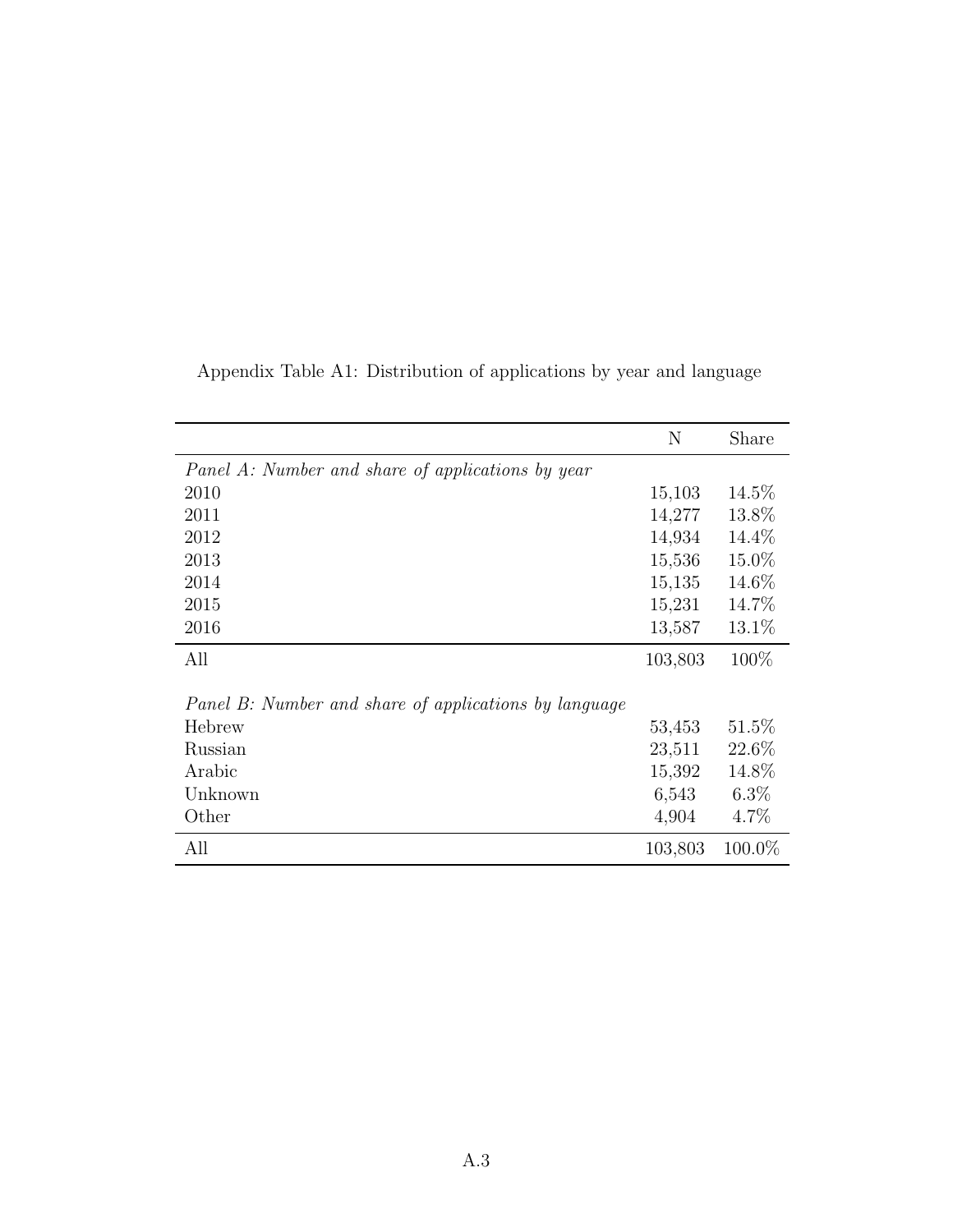|                                  | <i>OLS</i>                              | ΙV                | <i>OLS</i> | IV               | OLS               | IV                |  |
|----------------------------------|-----------------------------------------|-------------------|------------|------------------|-------------------|-------------------|--|
|                                  | $\left(1\right)$                        | $\left( 2\right)$ | (3)        | $\left(4\right)$ | $\left( 5\right)$ | $\left( 6\right)$ |  |
| A. IV First Stage                |                                         |                   |            |                  |                   |                   |  |
|                                  | Dependent Variable:<br>Subsidy Approved |                   |            |                  |                   |                   |  |
| Evaluator Leave-One-Out Leniency |                                         | $0.659***$        |            | $0.697***$       |                   | $0.723***$        |  |
|                                  |                                         | (0.019)           | __         | (0.021)          | ___               | (0.024)           |  |
| F Statistic [d.f.]               |                                         |                   |            | 1146.49          |                   | 890.96            |  |
|                                  |                                         |                   |            | [1, 556]         | ___               | [1,528]           |  |

<span id="page-25-0"></span>Appendix Table A2: The Impact of Subsidized Home Care on Alternative Mortality Mea-

|                                | Dependent Variable:   |                  |                       |                     |                       |                     |
|--------------------------------|-----------------------|------------------|-----------------------|---------------------|-----------------------|---------------------|
|                                | Two-Month Mortality   |                  | Two-Year Mortality    |                     | Three-Year Mortality  |                     |
| Subsidy Approved               | $0.018***$<br>(0.003) | 0.007<br>(0.007) | $0.125***$<br>(0.003) | $0.040*$<br>(0.020) | $0.143***$<br>(0.004) | $0.044*$<br>(0.024) |
| <i>Included Fixed Effects:</i> |                       |                  |                       |                     |                       |                     |
| Applicant City                 |                       | V                |                       | V                   |                       | V                   |
| Applicant Language             |                       | V                |                       | V                   |                       | V                   |
| Application Year               |                       | V                |                       | V                   |                       | V                   |
| Application Month              |                       | V                |                       | V                   |                       | V                   |
| Applicant Martial Status       |                       | V                |                       | V                   |                       | V                   |
| Applicant Gender               |                       | V                |                       | V                   |                       | V                   |
| Applicant Age                  |                       | V                |                       | V                   |                       | V                   |
| Applicant Income Percentile    |                       | V                |                       | V                   |                       |                     |
| Applicant Is Israeli Born      |                       | V                |                       | V                   |                       | V                   |
| Applicant Is Living Alone      |                       | V                |                       | V                   |                       | V                   |
| N Clusters (Evaluators)        | 540                   | 540              | 557                   | 557                 | 529                   | 529                 |
| N Obs (Applicants)             | 87.635                | 87,443           | 69,459                | 69,238              | 55,241                | 54,977              |

### B. OLS and IV Second Stage

sures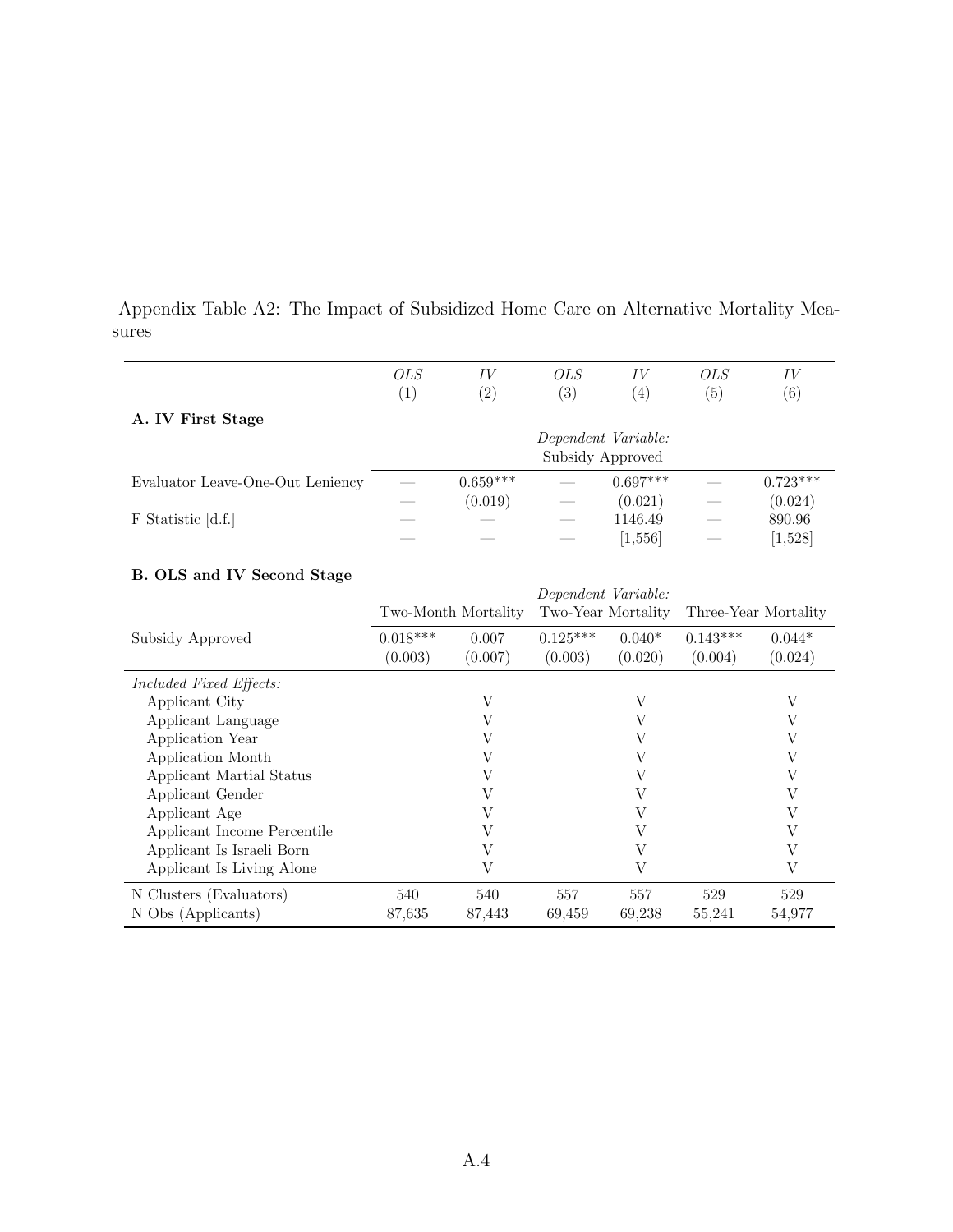<span id="page-26-0"></span>

Appendix Figure A1: Distribution of Unadjusted Leave-One-Out Leniency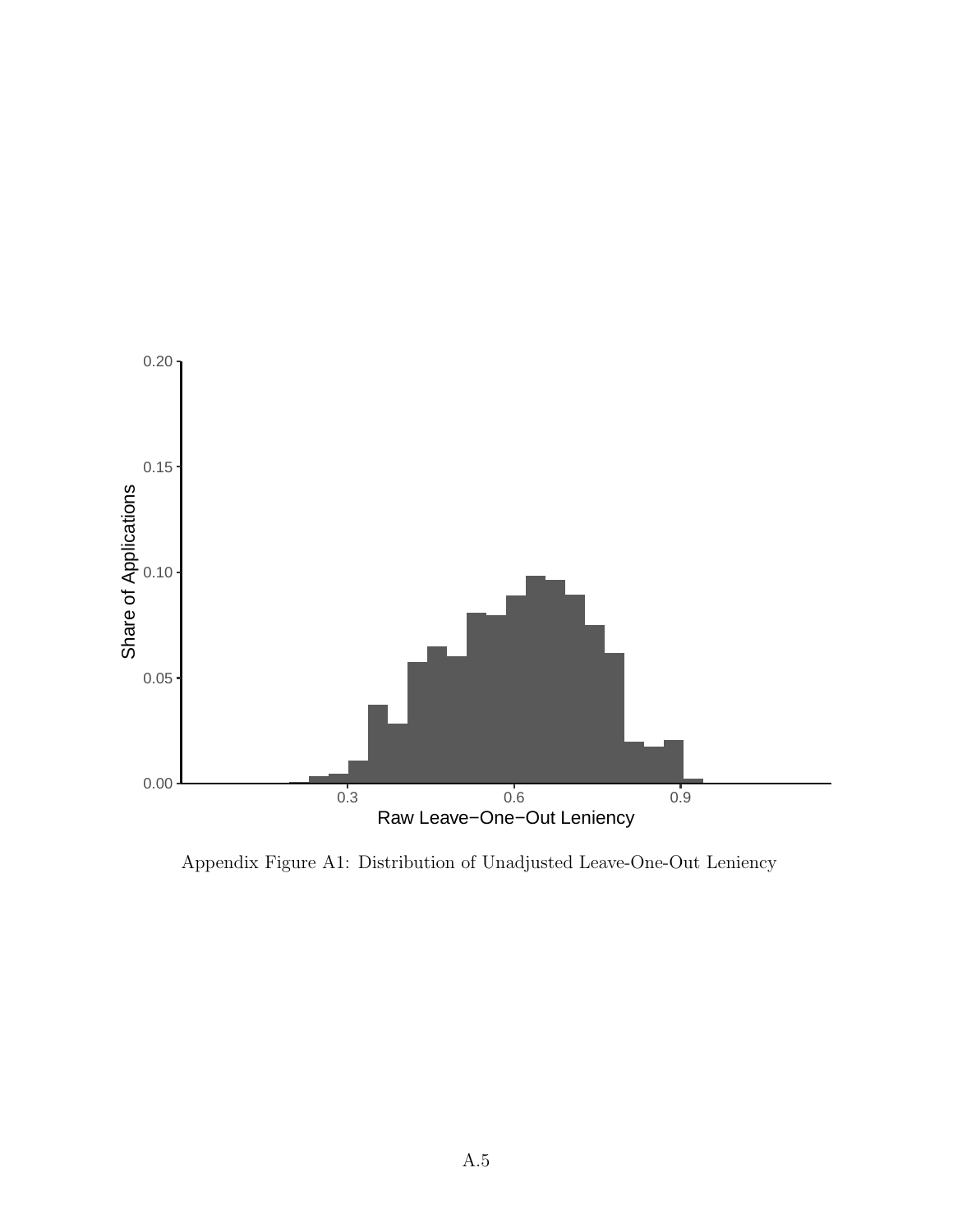<span id="page-27-0"></span>

Appendix Figure A2: The Distribution of Number of Children per Applicant